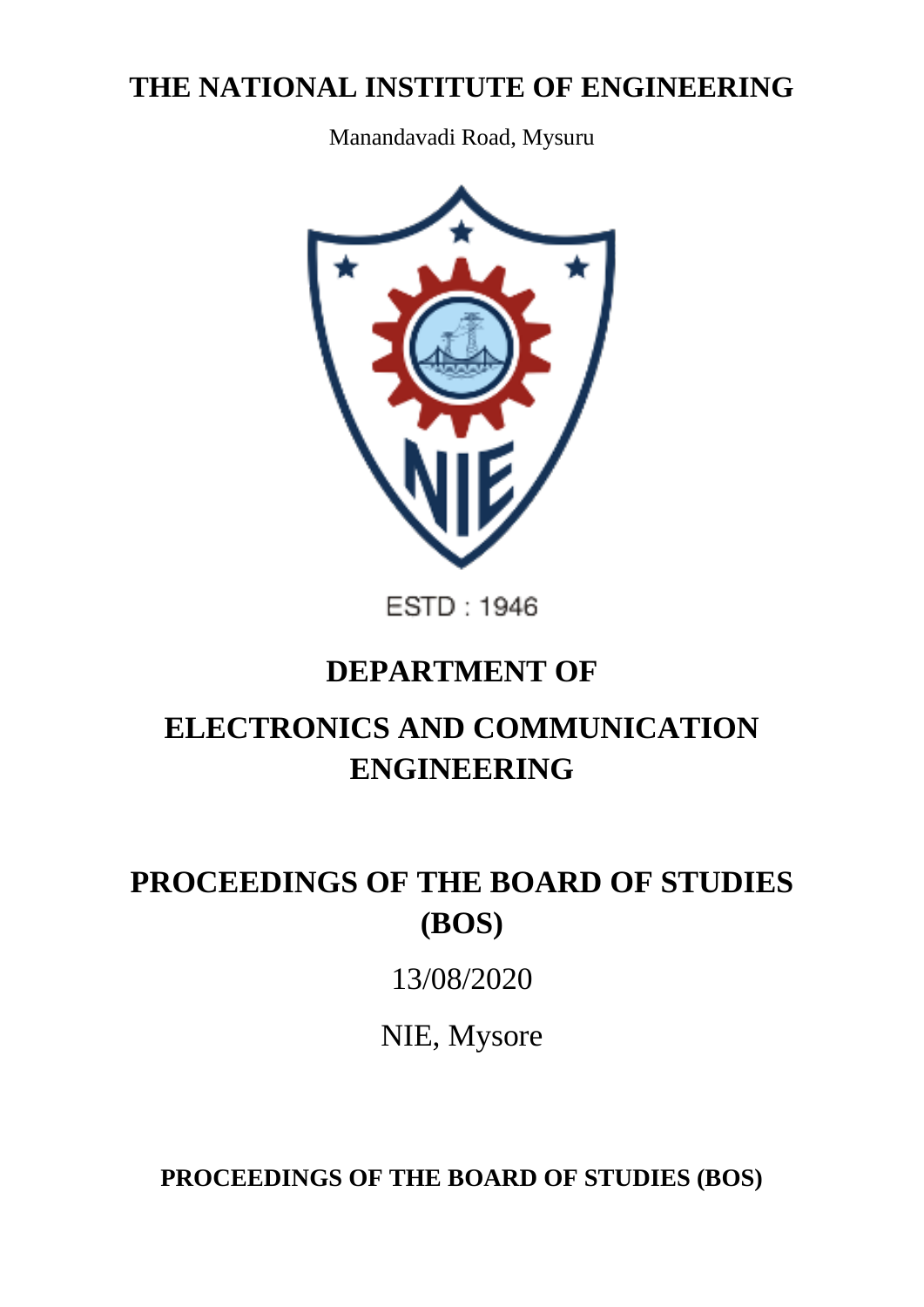# **13/08/2020 MEMBERS OF THE BOS MEETING**

| <b>Chairperson</b>                                                                              |                | Dr. Narasimha Kaulgud, Professor and HOD                                                                                                                                                         |  |  |
|-------------------------------------------------------------------------------------------------|----------------|--------------------------------------------------------------------------------------------------------------------------------------------------------------------------------------------------|--|--|
| Faculty members at different levels<br>covering different specialization.                       | <b>Members</b> | 1. Dr. Rohini Nagapadma<br>2. K V Nagalakshmi<br>Dr. Shashidhara H R<br>3.<br>4. Dr. S Parameshwara<br>5. Dr. C Anjanappa                                                                        |  |  |
| Two experts in the subject from outside<br>the College.                                         | <b>Members</b> | Raghupathi S, Tech. Leader, CISCO Systems Bengaluru<br>9845531150<br>ragraghu@cisco.com<br>Dr. Rudraswamy, Professor, Dept. of ECE, SJCE,<br>Mysuru<br>Mob: 8861020598<br>rudra.swamy@sjce.ac.in |  |  |
| One expert from outside the College, to<br>be nominated by the Vice Chancellor,<br>VTU, Belgaum | <b>Member</b>  | Dr. B Kanmani, Prof, and Head, Dept of<br>Telecommunication, BMS college of Engg.,<br>Bengaluru.<br>Mob: 9448375397<br>bkanmani.tce@bmsc.ac.in                                                   |  |  |
| One representative from industry /<br>corporate sector / allie3d area relating<br>to placement. | <b>Member</b>  | Dr. Sujatha Jaganath, Wipro, Bangalore<br>Ph.No.9686571281<br>E-Mail: sujatha.jaganath@wipro.com                                                                                                 |  |  |
| One postgraduate meritorious alumnus,<br>to be nominated by the Principal.                      | <b>Member</b>  | Dr. Naveen, Professor, Dept. of Electrical<br>Engineering IIT, Dharwad. Ph:8861021944<br>E-mail: naveenmb@iitdh.ac.in                                                                            |  |  |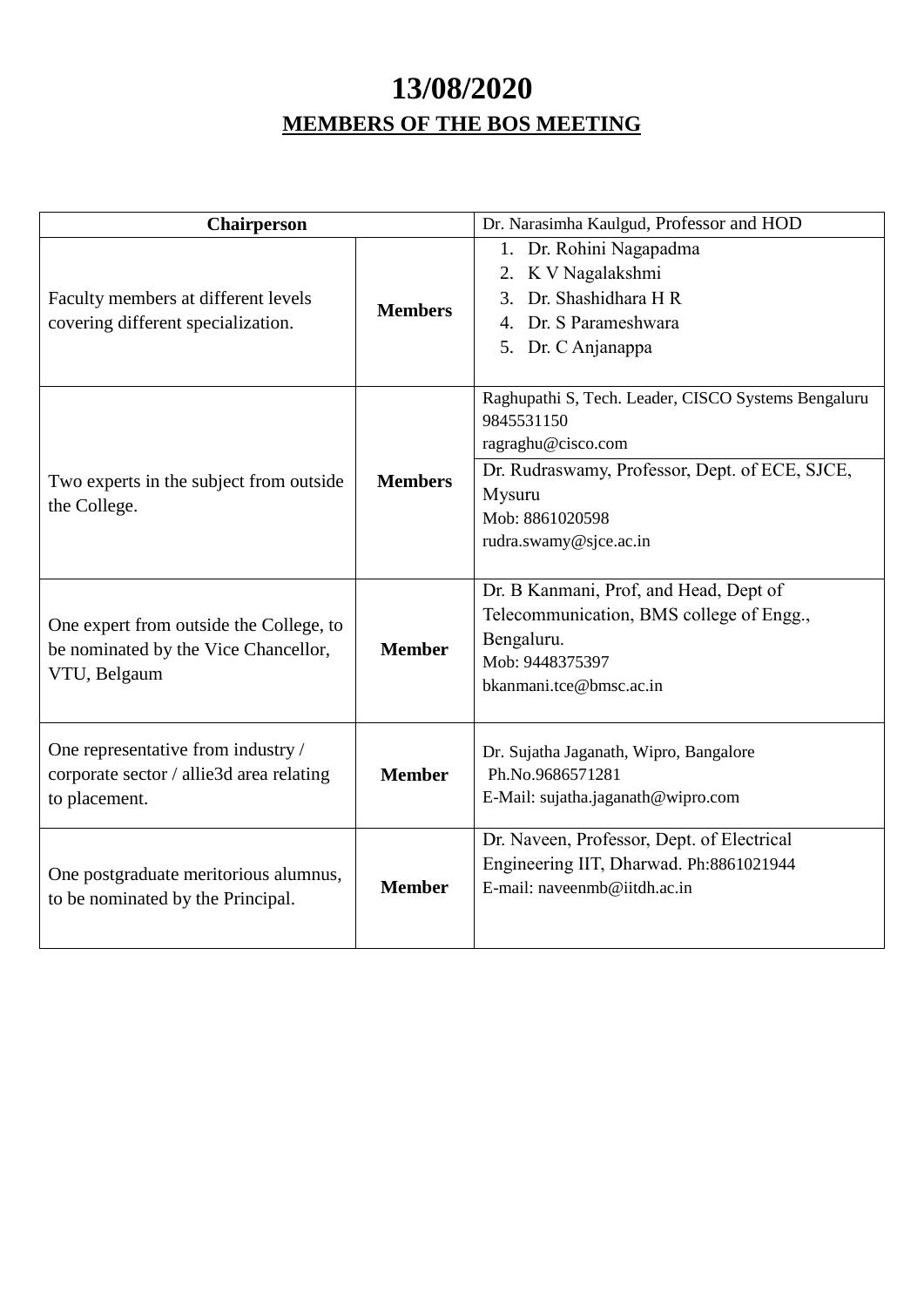# **DEPARTMENT OF E&C**

# **BOS MEETING**

# **AGENDA**

- 1. Discussion regarding PO attainment for the year 2018-19
- 2. Suggestions from DIAB, DAAB board.
- 3. Suggestions from NBA.
- 4. Suggestions from Alumni and Employer survey feedback
- 5. Suggestions from Parent and Student feedback.
- 6. Blown up syllabus of  $4<sup>th</sup>$  year of UG as per curriculum 2017-18
- 7. Blown up syllabus of  $3<sup>rd</sup>$  year of UG as per curriculum 2018-19
- 8. Blown up syllabus of  $2<sup>nd</sup>$  year of UG as per curriculum 2019-20.
- 9. Blown up syllabus for  $1<sup>st</sup>$  year of UG as per curriculum 2020-24.
- 10.Scheme & syllabus of all semester of M.Tech courses "Networking and Internet Engineering" as per curriculum 2020-22.
- 11.BoS Minutes of meeting.
- 12.Any other academic matters.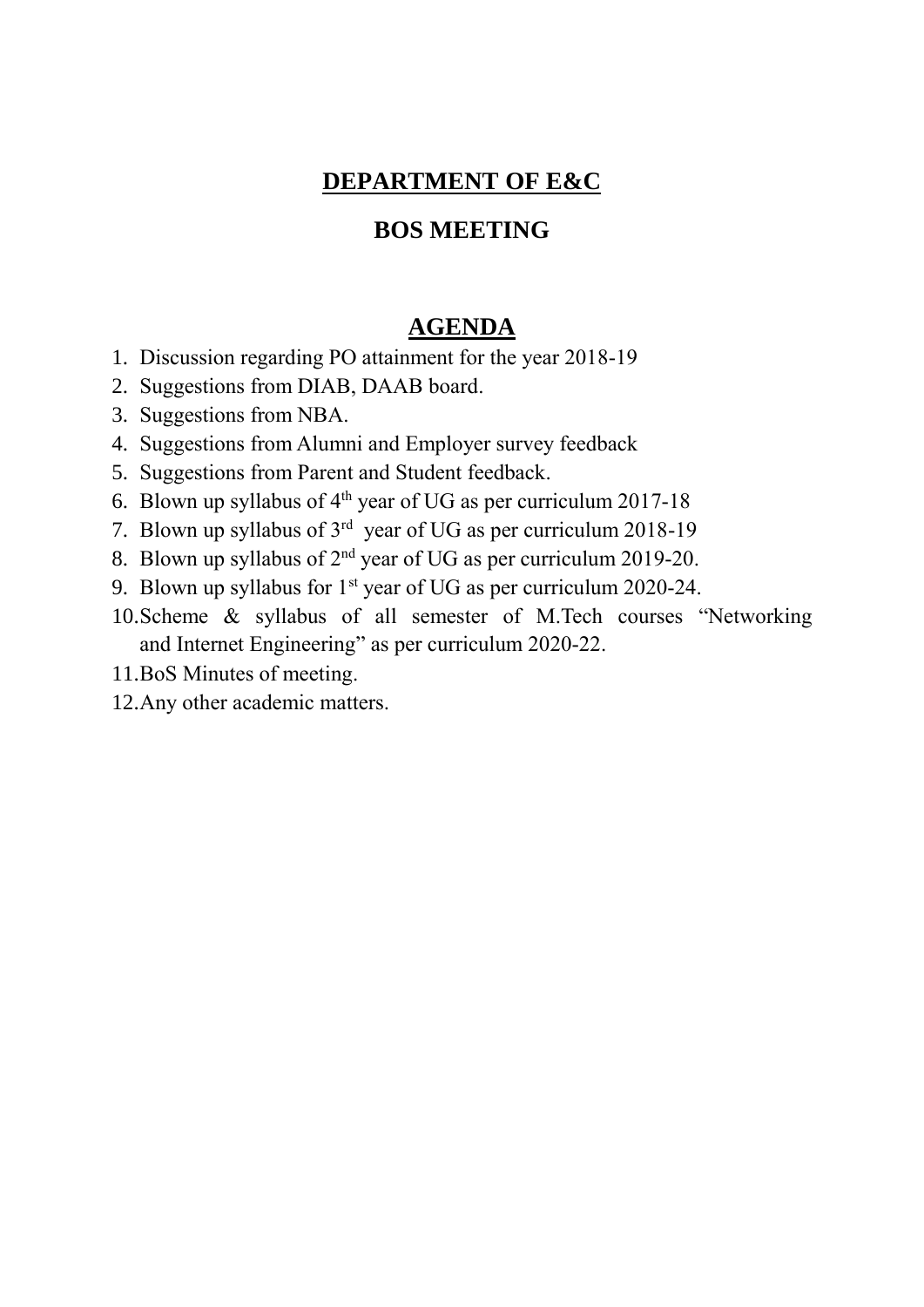# **Agenda 1:** Discussion regarding PO attainment for the year 2018-19.

• No Comments.

# **Agenda 2:** Suggestions from DIAB & DAAB members

- 1. Students as to be advised to take up MOOC elective which helps them to execute mini projects.
- 2. In DSP subject, instead of bilinear transformation include lattice based Digital IIR and FIR filters.
- 3. For Analog and Digital Communication, introduce textbook "Introduction to Communication Systems" by Upamanyu Madhow.
- 4. For Control systems subject, Include textbooks like Nagoor Kani, Ganesh Rao for better understanding.
- 5. For Control systems Subject, practical examples and cases to be included in the syllabus.
- 6. Engineering Management as to be introduced before  $7^{\text{th}}$  sem, it will be helpful for placement activities. Introduce more of case studies and assignments.
- 7. DSP laboratory: introduce optimization codes (O3 levels).
- 8. Include societal driven subjects like EM and RF Compatibility and Provision for interdepartmental electives.
- 9. For Advanced Communication introduce textbook "Fundamentals of Digital Communication" by Upmanyu Madhow.
- 10. For Communication Networks introduce concepts of Wireshark in theory sessions.
- 11. Explore the possibility of addition of experiments on Optical networks, Mobile Communication and Satellite Communication.
- 12. Concepts on large scheduler and RTOS hands on as to be included.
- 13. Engineering Economics: Programming in R, MATLAB illustration and Financial based theory and AI based stock predictor.
- 14. Encourage students to publish SCI journals and assign credits to it.
- 15. Bioinformatics: Strong foundation in Probability, Statistics.
- 16. In SLE components include introduction to Industrial IoT kits.
- 17. Neural Networks: Include Elements of Artificial Neural Networks.
- 18. Involve students in Panel discussions, Enlighten them regarding product development cycle and analysis of practical problems

# **Agenda 3:** Suggestions from NBA.

- 1. Increase the number of SCI publications.
- 2. Improvement required in funded projects.

# **Agenda 4:** Suggestions from Alumni and Employer survey feedback

- 1. Analog VLSI need to be added in the curriculum.
- 2. More emphasis on FPGA.
- 3. Neural Network, Database, AI, Machine Learning should be included.
- 4. EMFT, Parallel and Distributed Computing Algorithms, subjects must be included.
- 5. Lack in leadership qualities.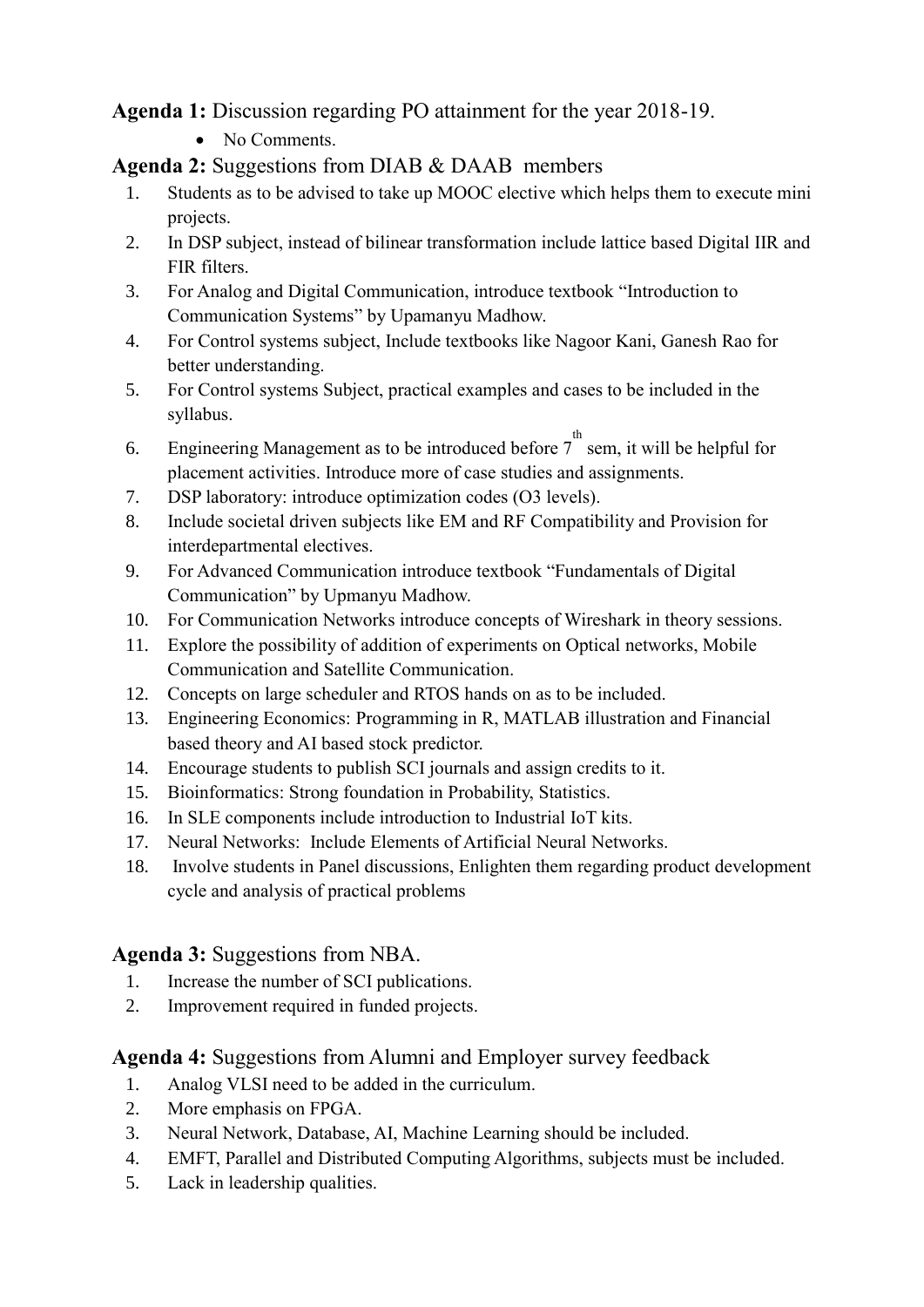**Agenda 5:** Suggestions from Parent and Student feedback.

- 1. More Industry based Education.
- 2. More Exposure on Latest ad Upcoming technology.
- 3. Include 5G wireless courses.
- 4. Include hardware implementation in DSP.
- 5. More practical Exposure.
- 6. Include subjects like Probability and Random process, Applied Mathematics, Finite state Automata.

Agenda 6: Blown up syllabus of 4<sup>th</sup> year of UG as per curriculum 2017-18.

• No Change

Agenda 7: Blown up syllabus of 3<sup>rd</sup> year UG as per curriculum 2018-19

- Blown up syllabus of  $3<sup>rd</sup>$  year UG as per curriculum 2018-19 has been approved by BoS members.
	- a. New MOOC electives of  $3<sup>rd</sup>$  credits were introduced for  $5<sup>th</sup>$  semester.
		- i. Joy of computing with python
		- ii. Digital VLSI testing
	- b. New MOOC value added electives were introduced for  $5<sup>th</sup>$  semester.
	- c. CMOS VLSI and Embedded System LTP structure swapped.
	- d. Embedded System laboratory got replaced with CMOS VLSI Laboratory and Embedded Systems experiments will be conducted in tutorials.
	- e. "Advanced Communication" and "Information and coding theory" got merged and renamed as Communication System and Coding Theory.
	- f. A new elective "Bioinformatics" introduced in  $6<sup>th</sup>$  semester.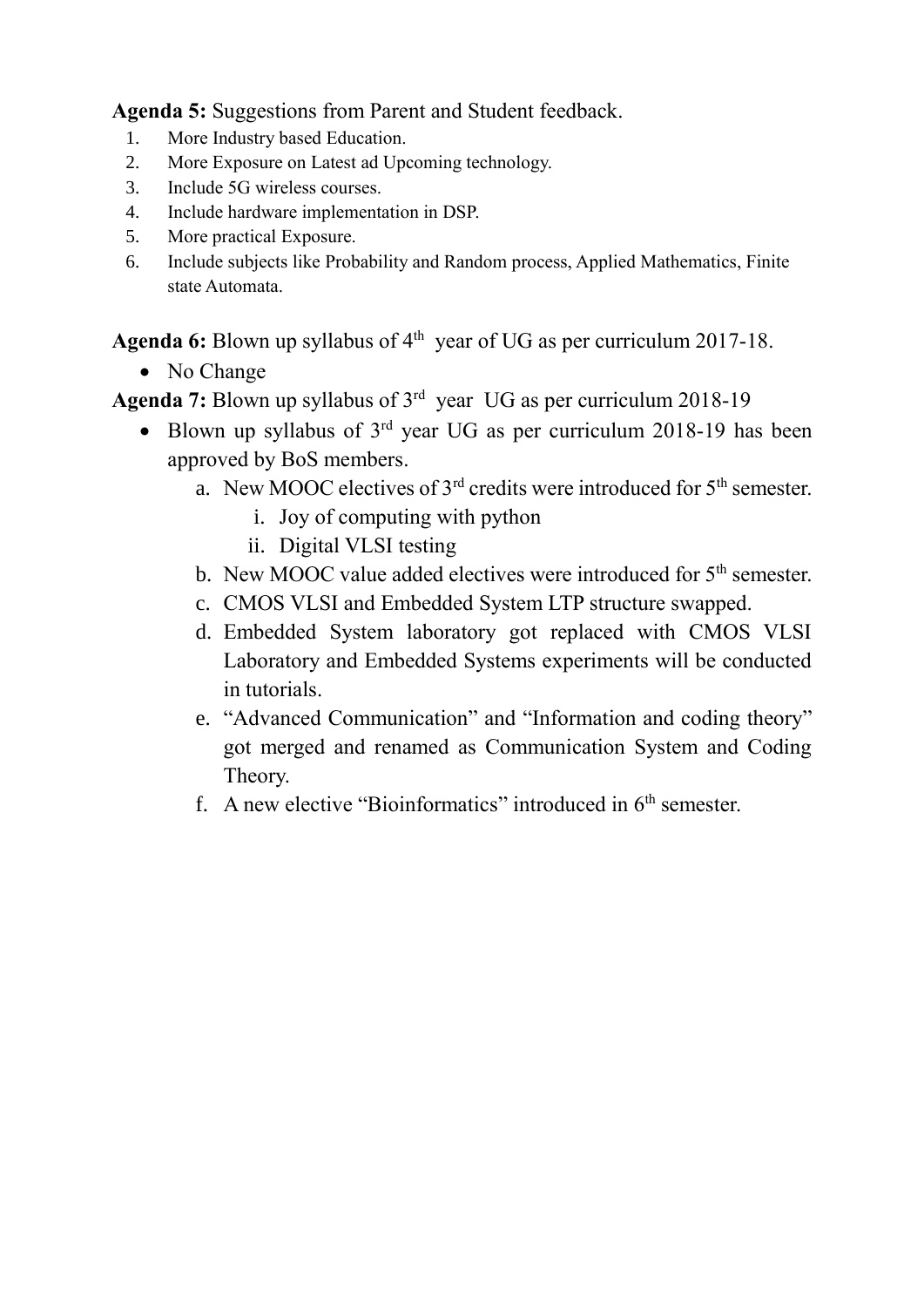# **Scheme and Syllabus of III Year UG Programme**

| <b>SCHEME OF TEACHING AND EXAMINATION</b><br><b>V SEMESTER</b> |                        |                                                |                      |                |                |                |                          |
|----------------------------------------------------------------|------------------------|------------------------------------------------|----------------------|----------------|----------------|----------------|--------------------------|
| SI.<br>No.                                                     | <b>Subject</b><br>Code | <b>Subject</b>                                 | Category             | L              | T              | $\mathbf{P}$   | Cr.                      |
| 1                                                              | <b>EC5C01</b>          | <b>Digital Signal Processing</b>               | Department core      | 3              | $\overline{2}$ | $\theta$       | $\overline{4}$           |
| $\overline{2}$                                                 | <b>EC5C02</b>          | Digital Design using Verilog                   | Department core      | 3              | $\overline{2}$ | $\overline{0}$ | $\overline{4}$           |
| 3                                                              | <b>EC5C03</b>          | Analog and Digital<br>Communication            | Department core      | $\overline{4}$ | $\theta$       | $\theta$       | $\overline{4}$           |
| $\overline{4}$                                                 | <b>EC5C04</b>          | <b>Control Systems</b>                         | Department core      | $\overline{3}$ | $\theta$       | $\theta$       | $\overline{3}$           |
| 5                                                              | EC5MXX                 | <b>MOOC</b> Elective                           | <b>MOOC</b> Elective | $\overline{3}$ | $\overline{0}$ | $\theta$       | $\overline{3}$           |
| 6                                                              | <b>EC5C06</b>          | <b>Engineering Management</b>                  | Management           | 3              | $\overline{0}$ | $\overline{0}$ | $\overline{3}$           |
| 7                                                              | EC5L01                 | <b>Communication Laboratory</b>                | Laboratory           | $\overline{0}$ | $\overline{0}$ | 3              | 1.5                      |
| 8                                                              | <b>EC5L02</b>          | <b>Digital Signal Processing</b><br>Laboratory | Laboratory           | $\theta$       | $\overline{0}$ | $\overline{3}$ | 1.5                      |
| <b>Total Credits</b>                                           |                        |                                                |                      | 24             |                |                |                          |
|                                                                |                        | <b>Total Contact Hrs</b>                       |                      |                |                |                | 29                       |
| 9                                                              | <b>EC5M01</b>          | Joy of computing with python                   | <b>MOOC</b> Elective | $\overline{3}$ | $\overline{0}$ | $\theta$       | $\overline{3}$           |
| 10                                                             | <b>EC5M02</b>          | Digital VLSI testing                           |                      | 3              | $\theta$       | $\mathbf{0}$   | $\overline{3}$           |
| 11                                                             | EC5Mxx                 | Robotics                                       |                      |                | $\blacksquare$ |                | $\overline{\phantom{a}}$ |
| 12                                                             | EC5Mxx                 | Scientific computing using<br>Matlab           | Value Added          |                |                |                |                          |
| 13                                                             | EC5Mxx                 | Managerial economics                           | Course               |                | $\blacksquare$ |                |                          |
| 14                                                             | EC5Mxx                 | Linear algebra                                 |                      |                |                |                |                          |

| <b>SCHEME OF TEACHING AND EXAMINATION</b><br><b>VI SEMESTER</b> |                        |                                             |                        |          |                |          |                |
|-----------------------------------------------------------------|------------------------|---------------------------------------------|------------------------|----------|----------------|----------|----------------|
| SI.<br>No.                                                      | <b>Subject</b><br>Code | <b>Subject</b>                              | Category               | L        | T              | P        | Cr.            |
|                                                                 | <b>EC6C01</b>          | <b>CMOS VLSI Design</b>                     | Department core        | 3        | $\theta$       | $\theta$ | 3              |
| $\overline{2}$                                                  | <b>EC6C02</b>          | Communication systems and<br>coding theory  | Department core        | 3        | $\theta$       | $\Omega$ | 3              |
| $\overline{3}$                                                  | <b>EC6C03</b>          | <b>Communication Networks</b>               | Department core        | 3        | $\theta$       | $\Omega$ | 3              |
| $\overline{4}$                                                  | EC6C04                 | <b>Embedded Systems</b>                     | Department core        | 3        | $\overline{2}$ | $\Omega$ | $\overline{4}$ |
| 5                                                               | <b>EC6C05</b>          | <b>Engineering Economics</b>                | Economics              | 3        | $\theta$       | $\Omega$ | 3              |
| 6                                                               | EC6E1XX                | Department Elective - 1                     | Department<br>Elective | 3        | $\theta$       | $\Omega$ | 3              |
| 7                                                               | EC6L01                 | <b>Communication Networks</b><br>Laboratory | Laboratory             | $\theta$ | $\theta$       | 3        | 1.5            |
| 8                                                               | EC6L02                 | <b>CMOS VLSI Laboratory</b>                 | Laboratory             | $\theta$ | $\theta$       | 3        | 1.5            |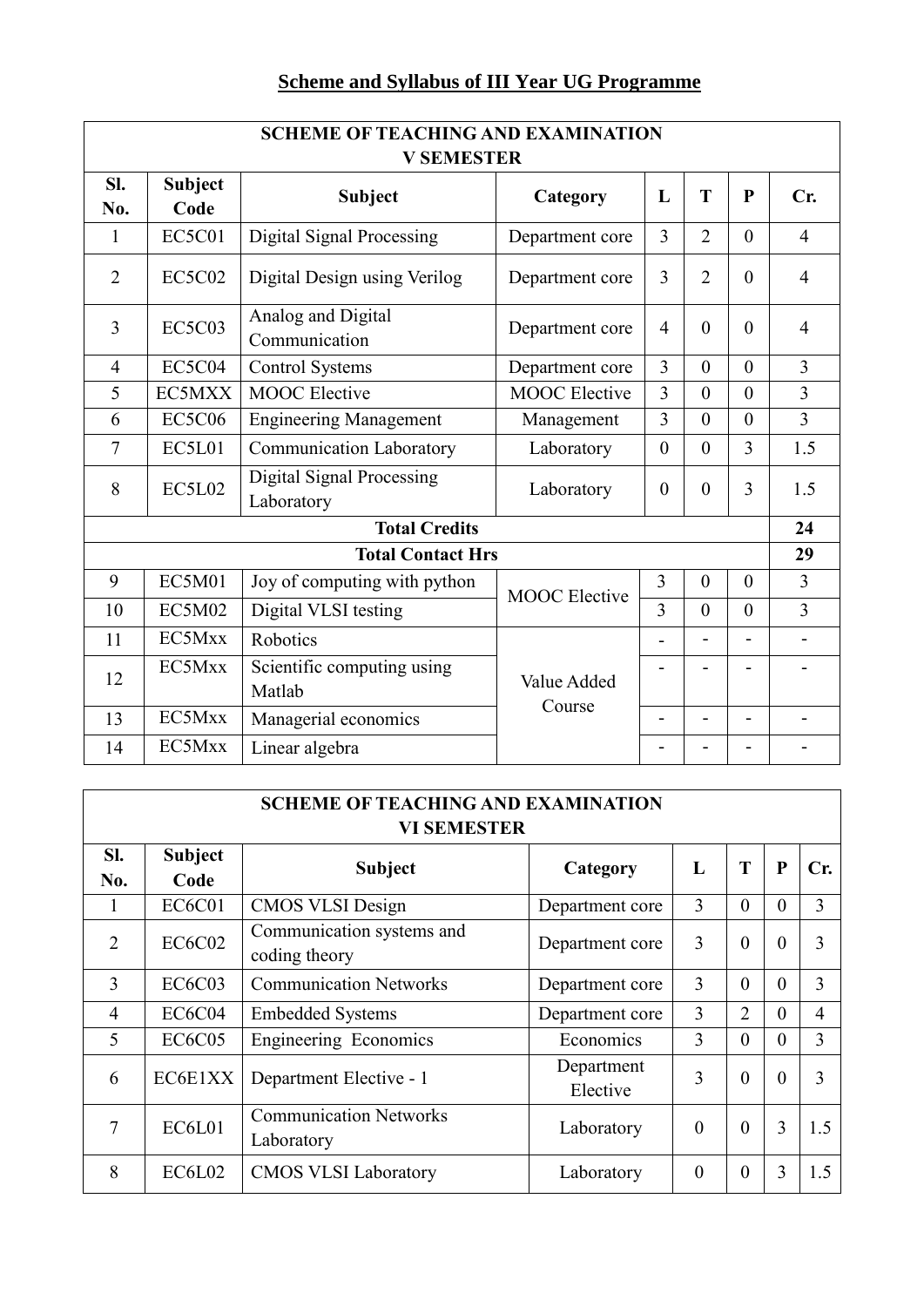| EC <sub>6</sub> C <sub>06</sub> | Minor Project                   | Project      |  | 0            |    |    |
|---------------------------------|---------------------------------|--------------|--|--------------|----|----|
| <b>Total Credits</b>            |                                 |              |  |              | 24 |    |
|                                 | <b>Total Contact Hrs</b>        |              |  |              |    | 26 |
| <b>EC6E101</b>                  | <b>Bioinformatics</b>           |              |  | $\mathbf{0}$ |    |    |
| <b>EC6E102</b>                  | <b>Digital Image Processing</b> | Department   |  |              |    |    |
| <b>EC6E103</b>                  | <b>Neural Networks</b>          | Elective - 1 |  |              |    |    |
| <b>EC6E104</b>                  | Internet of Things              |              |  |              |    |    |

#### **DIGITAL SIGNAL PROCESSING (3:2:0)**

| Sub. Code: EC5C01     | CIE: 50% Marks  |
|-----------------------|-----------------|
| Hrs /Week: 3          | SEE: 50% Marks  |
| <b>SEE Hrs: 3 Hrs</b> | Max. Marks: 100 |

**Pre-requisite:** Signals and Systems (EC4C05)

#### **Course Outcome:**

On successful completion of the course, the students will be able to

- 1. Analyze signals using various Transforms.
- 2. Apply an efficient DFT in linear filtering methods.
- 3. Design IIR and FIR filters relative to specific performance parameters.
- 4. Understand architecture for DSP applications- TMS32067x processor.

#### **Unit 1: Discrete Fourier Transform (DFT) & Properties of DFT:**

Frequency domain sampling and reconstruction of discrete-time signals, Discrete Fourier Transform (DFT), DFT as a linear transformation, relationship of the DFT to other transforms. **Properties of the DFT:** linearity, periodicity, multiplication of two DFTs, circular convolution, and symmetry properties, frequency analysis of signals using the DFT.

**9 Hrs** 

**SLE:** Additional DFT Properties.

#### **Unit 2: Fast Fourier Transform Algorithms:**

Direct Computation of the DFT, Efficient Computation of the DFT, Radix-2 FFT algorithmsdecimation-in-time FFT algorithm, decimation-in-frequency FFT algorithm, IDFTdecimation-in-time, decimation-in-frequency, Goertezel algorithm. **9 Hrs**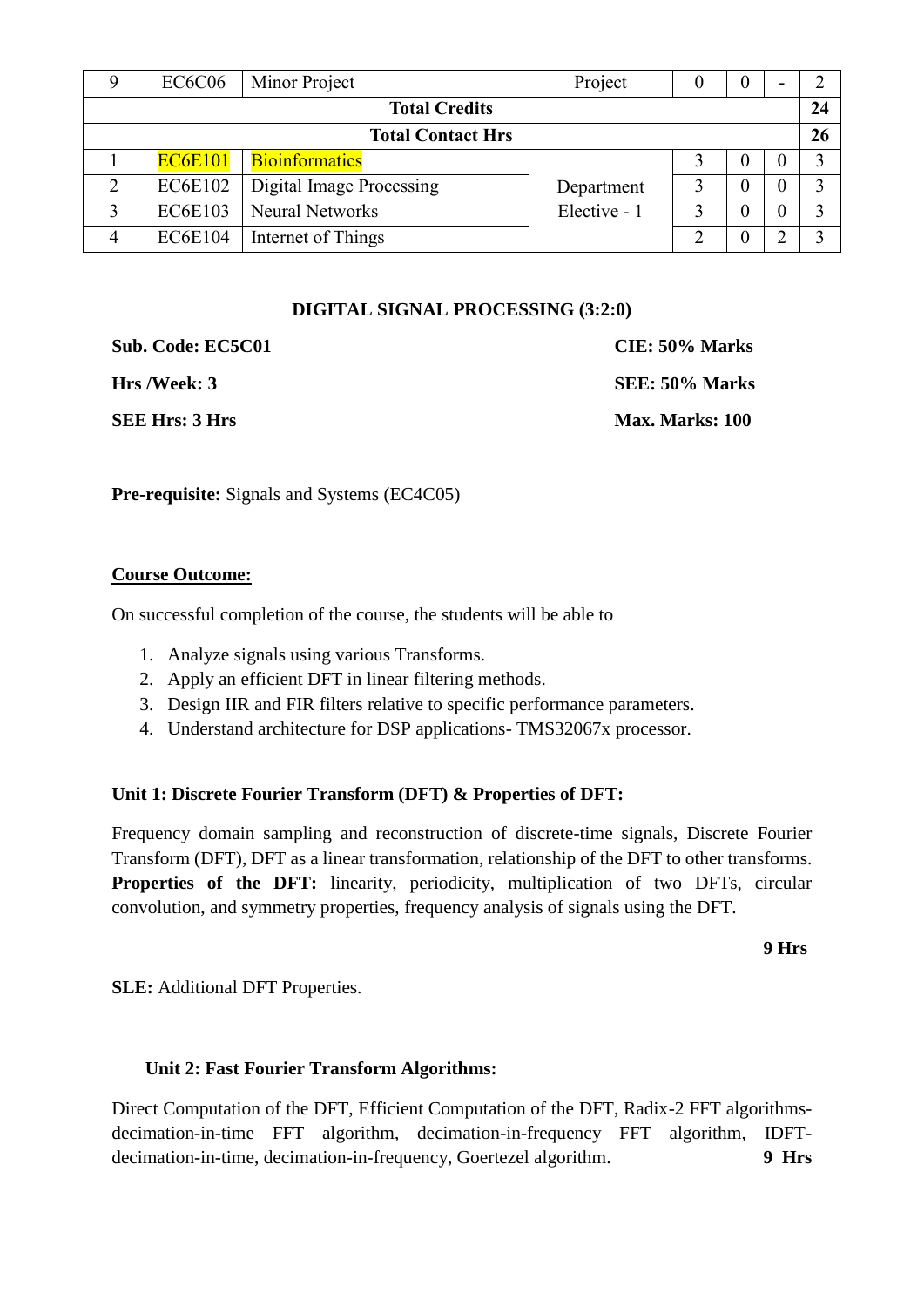**SLE:** Chirp Z-Transform.

#### **Unit 3: Design and Realization of FIR Filters:**

Properties of FIR digital filters, different types of windows - Rectangular, Hanning, Hamming, design of FIR filters using above windows.

**Realization of FIR filter structures**- Direct form structure, linear phase and cascade FIR structure. **9 Hrs**

**SLE**: Design of Blackmann & Kaiser windows, MATLAB programming for above windows.

## **Unit 4: Design and Realization of IIR Filters:**

Frequency transformations in the analog domain, characteristics of commonly used analog filters, IIR filter design by impulse invariance method, Bilinear transformation, application of above technique to the design of Butterworth & Chebyshev filters.

**Realization of IIR Filter Structures:** Direct forms (I & II), cascade and parallel realizations,  **9 Hrs**

**SLE:** Comparison of IIR & FIR digital filters, Matched-transformation,

**Unit 5: Digital Signal Processors:** Architectural features of a Digital Signal Processor, fixed point and floating point processors, different generations of DSPs, TMS 320C67X processors. (Text2) **6 Hrs**

**SLE:** Fixed point arithmetic.

#### **Text Books:**

- 1. Proakis and Manolakis, "**Digital Signal Processing – Principles algorithm and**  application", Pearson Education 4<sup>th</sup> Edition, 2007.
- 2. Monson H Hayes**, "Digital signal processing",** Tata McGraw-Hill, New Delhi, 3rd edition, 2008.

# **Reference Book:**

- 1. Oppenheim And Schaffer, **"Discrete Time Signal Processing",** PHI,2014.
- 2. Sanjit K. Mitra, **"Digital Signal Processing"**, TMH, 2004.
- 3. Vinay K. Ingle and John G. Proakis, "**Digital Signal Processing Using MATLAB: A Problem Solving Companion".**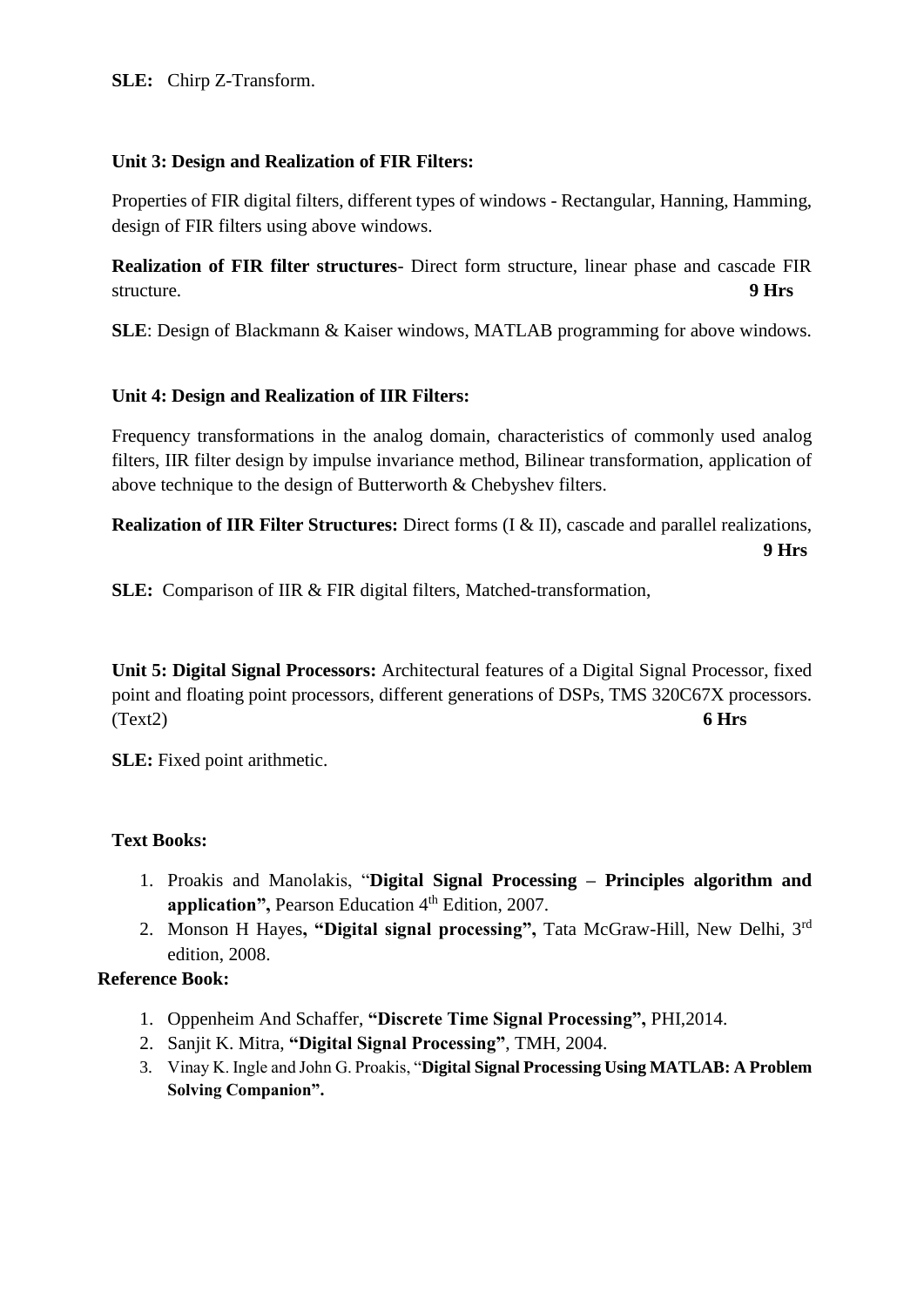#### **DIGITAL DESIGN USING VERILOG (3:2:0)**

**Sub Code: EC5C02 CIE: 50%Marks**

**Pre-requisite:** Digital System Design (EC3C02)

#### **Course Outcome:**

On successful completion of the course, the students will be able to:

- Describe Verilog language syntax, semantics and write Verilog programs and model them in different levels of Abstraction.
- Design and verify the digital circuit by mean of Computer Aided Engineering tools which involves programming with the help of Verilog HDL.
- Simulate, synthesize, and program their designs on a development board.
- Design, verify and implement PLI and FSM to control complex systems

**Module 1: Fundamentals of Verilog and FPGA architectures:** Introduction, FPGA and ASIC Design Flow, Design Methodologies, examples for design methodologies, FPGA Architectures, CLB Design for different logic circuits, basics on IO design, Modules.

#### **6 Hours**

**SLE:** Introduction to simulation tools

#### **Module 2: Basic Verilog Constructs and Dataflow Modelling:**

Lexical Conventions, Data Types, System Tasks and Compiler Directives, Modules, Ports, Hierarchical Names, Gate Types, Switch Level Modelling, Gate Delays, Continuous Assignments, Delays, Expressions, Operators and Operands, Operator Types, Examples, Verilog HDL Synthesis: Verilog Constructs, Verilog Operators. **8 Hours**

**SLE:** Exploring open source EDA tools for different level modelling through Verilog codes

#### **Module 3: Behavioral Modelling:**

Structured Procedures, Procedural Assignments, Timing Controls, Conditional statements, Multiway Branching, Loops, Sequential and Parallel Blocks, ROUTING structure of conditional control constructs, Parameter and Constant, Design examples for Combinational

**Hours /Week: 3 SEE: 50% Marks SEE Hrs.: 3** Max. Marks: 100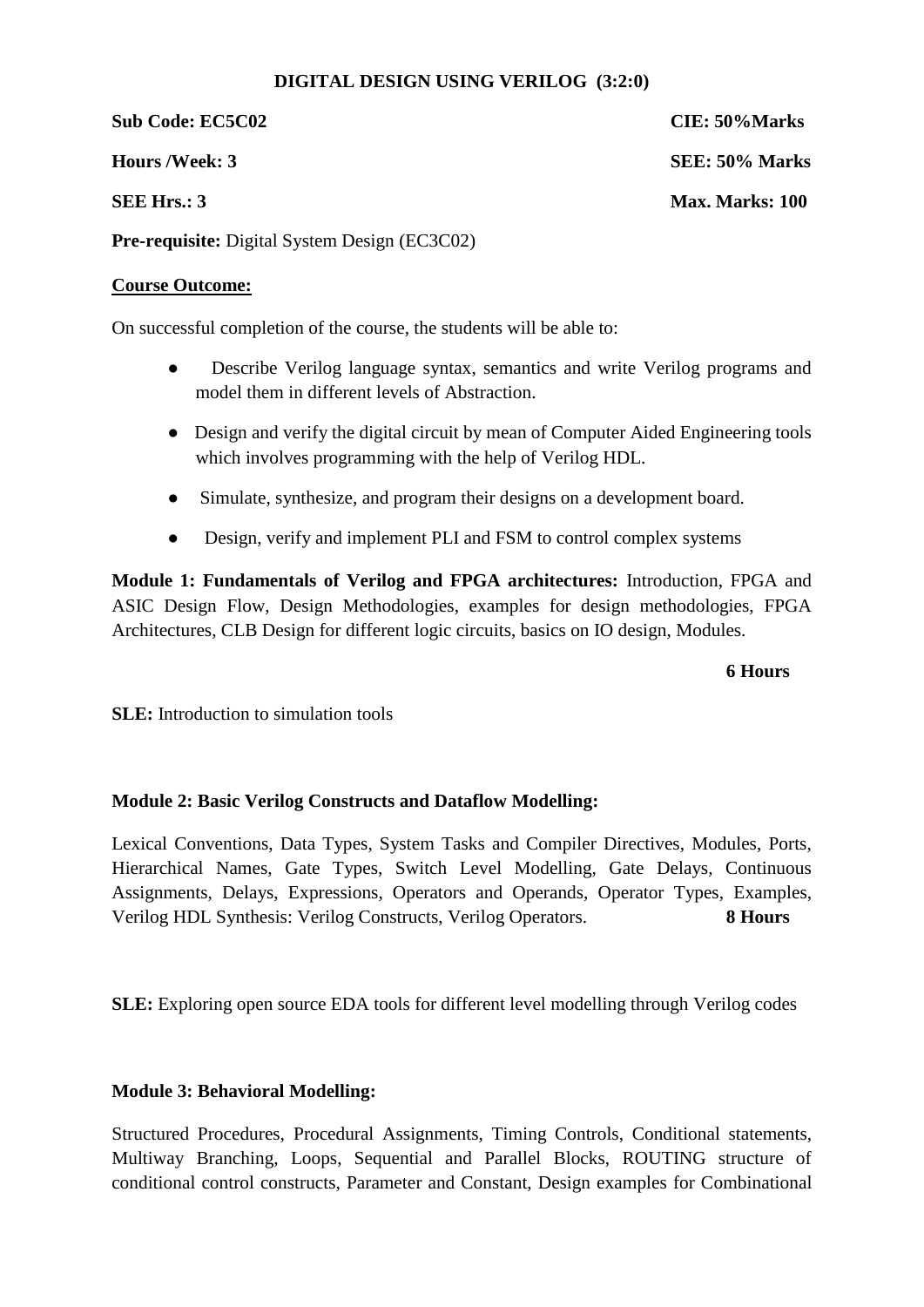and Sequential circuits, Testbench, Case study, Interpretation of a Few Verilog Constructs, Example of Sequential circuit synthesis.

#### **10 Hours**

**SLE:** Programming using Mixed Style of Verilog modelling

#### **Module 4:Tasks, Functions and Advanced constructs:**

Tasks, Functions, Differences Between Tasks and Functions, Procedural Continuous Assignments, Overriding Parameters, Conditional Compilation and Execution, Time Scales, Useful System Tasks, Timing and delays, Verification of Gate-Level Netlist.

#### **8 Hours**

**SLE:** Programming using User Defined Primitives

**Module 5: PLI and FSM based design:** Programming Language Interface, Mealy and Moore outputs, FSM code development, design examples, Introduction – FSMD, Code development of an FSMD, Design examples, Example of Sequential circuit FSM synthesis.

#### **8 Hours**

**SLE:** ASM Charts

#### **Text book:**

- **1.** Samir Palnitkar, **"Verilog HDL- A Guide to Digital Design and Synthesis",** Pearson, 2003
- **2.** Pong P. Chu, **"FPGA Prototyping by Verilog Examples",** Wiley, 2008
- **3.** Lattice Semiconductor Corporation, "**A verilog HDL Testbench Primer**", 1999
- **4**. Ming Bo Lin, **"Advanced Digital Design using Verilog HDL"**, TMH, 2008

5. Clive Maxfield, "**The Design Warrior's Guide to FPGAs**", Mentor Graphics-Xilinix, Elsevier, 2004.

#### **Reference Books**:

- 1. Celleti **, "Advanced Digital Design using Verilog HDL"**, PHI, 2003
- 2. Peter J. Ashenden, **"Digital Design – An Embedded System Approach Using Verilog",** Elsevier, 2008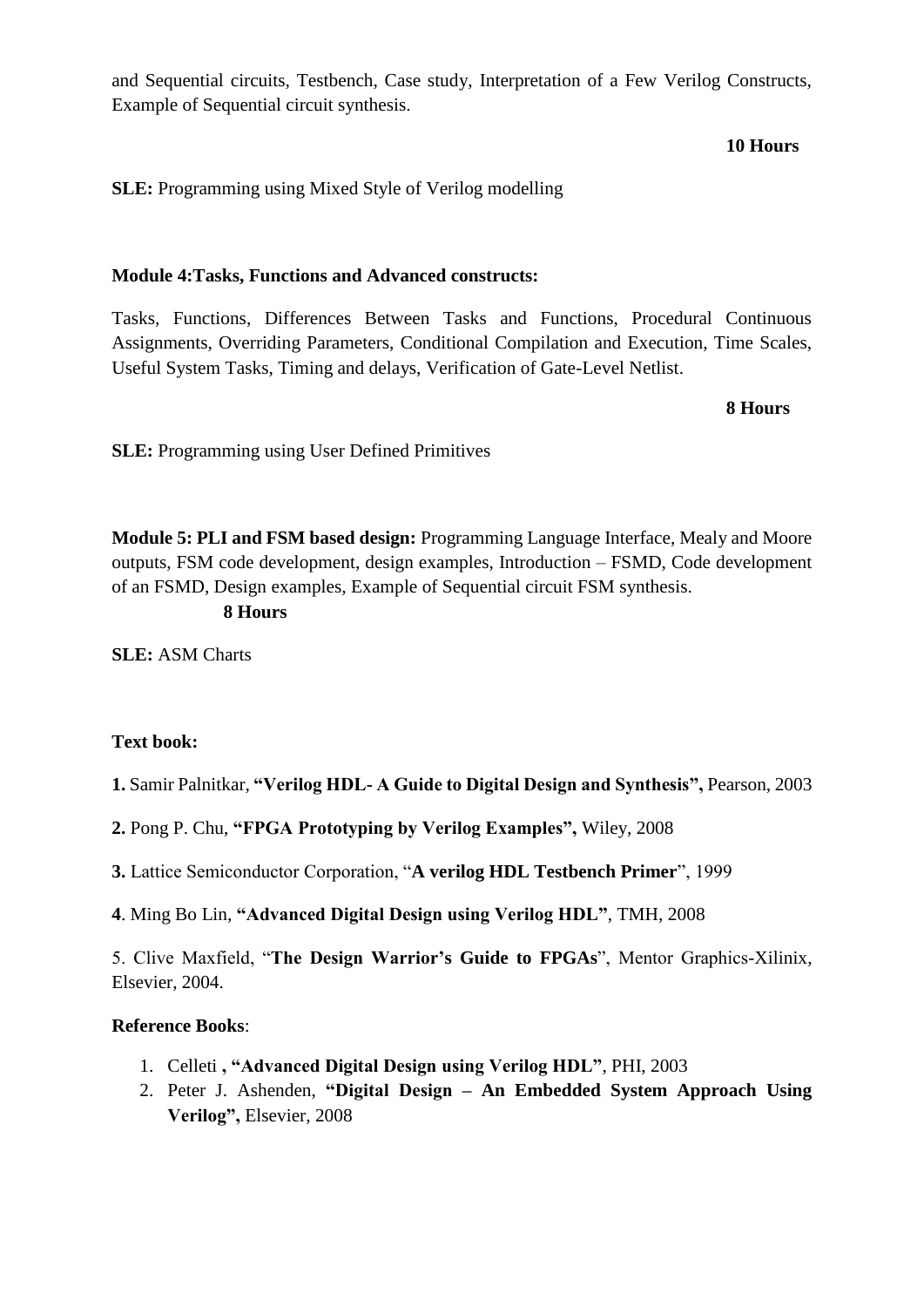#### **DIGITAL DESIGN USING VERILOG LABORATORY**

#### **LIST OF EXPERIMENTS**

**PART A: Simulation, Synthesis and Implementation using Vivado and Artix 7/Zynq 7 Developmental Boards. Verifying and optimizing the design by analysing the CLB's and I/O's for the given FPGA board.**

- **1.** Logic gates in Structural, Dataflow and Behavioral
- **2.** Combinational Circuits 1
- **3.** Combinational Circuits 2
- **4.** Sequential Circuits 1
- **5.** Sequential Circuits 2

**PART B : Simulate and Synthesis following circuit by HDL based design entry using** Cadence tool (**ASIC flow)**

- **6.** Combinational Circuits 1
- **7.** Combinational Circuits 2
- **8.** Sequential Circuits 1
- **9.** Sequential Circuits 2
- **10.** Implementation of FSM

#### **Text book:**

- 1. T R. Padmanabhan**, "Design through VERILOG HDL",** IEEE Press and John Wiley and Sons, 2004.
- 2. Clive Maxfield, "**The Design Warrior's Guide to FPGAs**", Mentor Graphics-Xilinix, Elsevier, 2004.

#### **ANALOG & DIGITAL COMMUNICATIONS (4:0:0)**

| Sub. Code: EC5C03   | CIE: 50% Marks  |
|---------------------|-----------------|
| <b>Hrs</b> /Week: 4 | SEE: 50% Marks  |
| <b>SEE Hrs: 3</b>   | Max. Marks: 100 |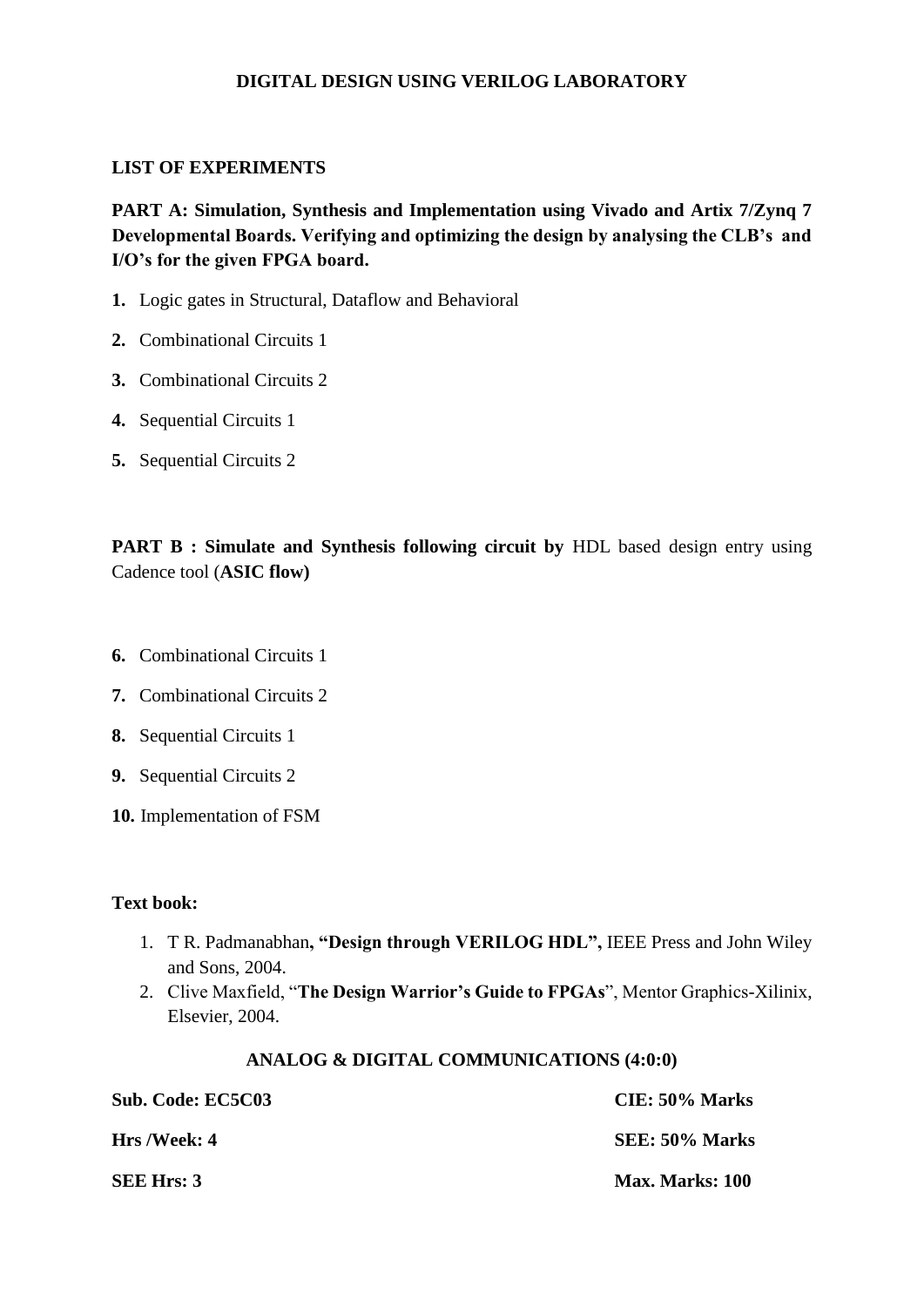#### **Course Outcomes:**

On successful completion of the course, the students will be able to

- 1. Describe and analyze the working of amplitude and frequency modulated systems.
- 2. Describe different types of noise, evaluate noise figure and figure of merit for various communication systems.
- 3. Distinguish between Analog and Digital Communication systems and analyze various sampling methods and its reconstruction.
- 4. Analyze and solve problems on various waveform coding and baseband shaping techniques.
- 5. Describe and analyze various modulation schemes in digital communication systems and solve problems on probability of error.

#### **Module 1: Analog Modulation:**

Introduction, Amplitude Modulation (AM), Envelop Detection, DSB-SC Modulation, Coherent Detection, SSB-SC, Frequency translation, Frequency Division Multiplexing (FDM), Angle Modulation, Frequency Modulation, Narrowband FM, wideband FM, Generation of FM, Detection of FM using Phased locked Loop

**11Hrs.**

**SLE:** Vestigial Side-Band Modulation, FM Broadcast receivers.

#### **Module 2: Noise & Noise in Continuous wave modulation systems:**

Introduction, thermal noise, white noise, Noise equivalent bandwidth, Noise Figure, noise effect in two-port networks. Noise performance in AM and FM receivers, Pre-emphasis and De-emphasis. **7 Hrs.**

**SLE:** Noise Reduction Techniques

#### **Module 3: Sampling Process:**

Introduction, Basic signal processing operations in digital communication, Sampling and Sampling Theorem: Ideal, natural and flat top sampling, Quadrature sampling of Band pass signal, TDM **8 Hrs.** 

**SLE:** Design of flattop sampling circuit.

#### **Module 4: Waveform Coding Techniques:**

PCM, Quantization, Quantization noise and SNR, robust quantization, DPCM, DM. **8 Hrs.**

**SLE:** ADPCM and its applications.

#### **Module 5: Base-Band Shaping for Data Transmission:**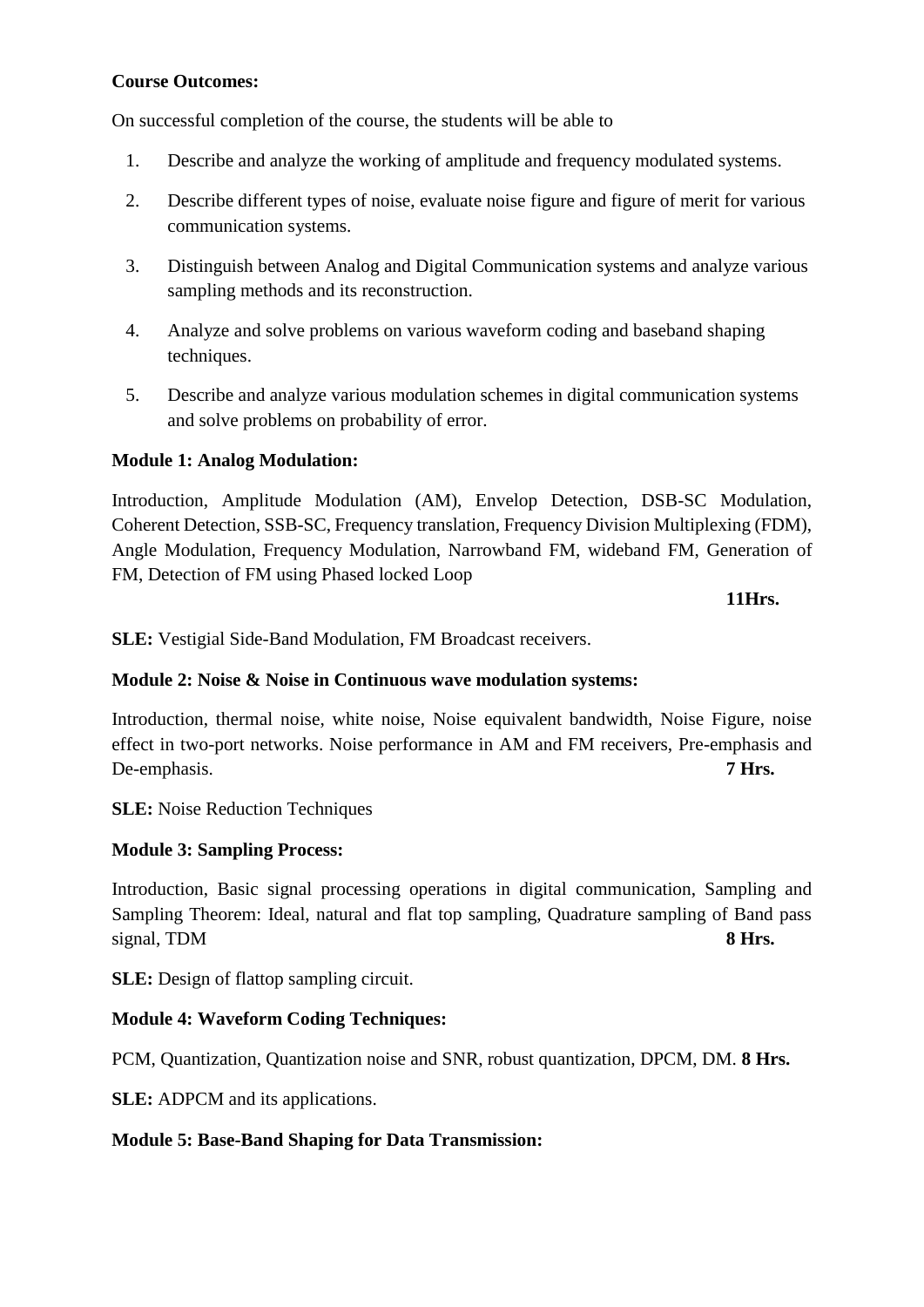Discrete PAM signals, ISI, Nyquist's criterion for distortion less base-band binary transmission, correlative coding, eye pattern, base-band M-ary PAM systems, equalization.

#### **7 Hrs.**

**SLE:** Adaptive equalization

#### **Module 6: Digital Carrier Modulation Schemes:**

Introduction, Binary ASK, PSK, DPSK, FSK, and QPSK modulation schemes, Probability of error, Matched filter and its transfer function, correlator. Comparison of digital modulation schemes **9 Hrs.** 

#### **SLE:** SDR.

#### **Text Book:**

- **1.** Upamanyu Madhow**, "Introduction to Communication Systems",** Cambridge University Press, 2014.
- 1. Simon Haykin, "**An Introduction to Analog and Digital Communications**", 2nd Edition, John Wiley, 2012.

#### **Reference Books:**

- 1. Simon Haykin, **"Communication Systems"**, 4th Edition, John Willey, 2006
- 2. K. Sam Shanmugam, **"Digital and Analog Communication Systems"**, John Wiley, 2001.

#### **CONTROL SYSTEMS (3:0:0)**

**Sub. Code: EC5C04 CIE: 50% Marks Hrs. /Week: 3 SEE: 50% Marks SEE Hrs: 3 Hrs** Max. Marks: 100

#### **COURSE OUTCOMES**

- 1. Determine the time domain specifications for first and second order systems
- 2. Determine the stability of a system in the time domain and frequency domain
- 3. To be able to analyze and design PI, PD and PID controllers and to analyze state variables in discrete domain
- 4. To be able to analyze Discrete systems and understand various applications of control system.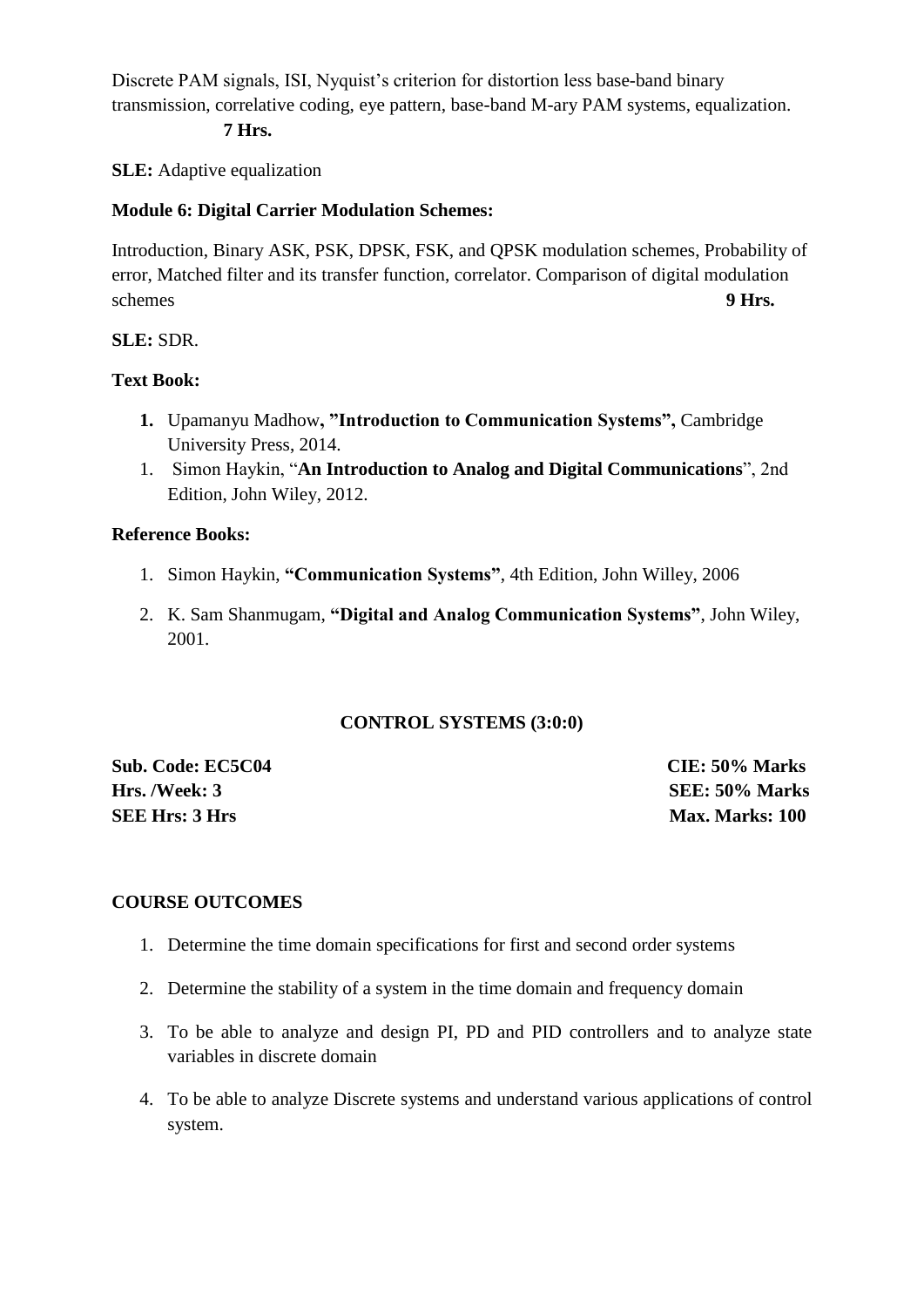# **Module1: Control Systems basic Concepts and Time Response of Feedback Control Systems:**

Introduction to Control Systems, Introduction to Block diagrams and signal flow graphs Time Response of feedback control systems: Standard test signals, Unit step response of First and Second order Systems. Time response specifications, Time response specifications of second order systems, steady state errors and error constants. **8hrs**

# **SLE: Multi input – Multi output control systems, Design considerations of higher order systems.**

## **Module2: Stability Analysis of Control Systems and Frequency Domain Analysis**

Stability analysis: Introduction Routh stability criterion, Introduction to Root-Locus Techniques, Correlation between time and frequency response, Bode Plots, Experimental determination of transfer function. Nyquist Stability criterion . **9hrs** 

#### **SLE: Design considerations of higher order systems and performance indices**

#### **Module3: Design in Control Systems**

The design Problem, Preliminary Considerations of classical Design, Realization of Basic Compensators, Tuning of PI, PD and PID Controllers **8hrs** 

#### **SLE: MATLAB implementation of PID controllers**

#### **Module4: Design of Digital Control System**

Introduction to State variable analysis: Introduction, State variables & State model. Implementation of Digital Controllers, Tunable PID Controllers, Design of Digital Control Algorithms-Introduction, z-plane specifications, Digital Compensator Design. **9hrs** 

#### **SLE: Digital Position Control System, Digital Temperature Control System**

#### **Module 5: Applications of Control Systems in Electronics**

Pole and Zero analysis of a MOS transistor for amplifier designs, Electronic Controller Unit design for process instrumentation and Automotive, Applications of Control System in Processor Design and stability analysis, Control System algorithms for networks and data analytics. **8hrs**

#### **SLE: Control System Applications for Augmented and Virtual Reality**

#### **Note: Some of the SLE components are implemented in MATLAB/SCILAB**

#### **TEXT BOOKS:**

1. M Gopal, **"Control Systems- Principles and Design",** TMH, Second Edition,2006.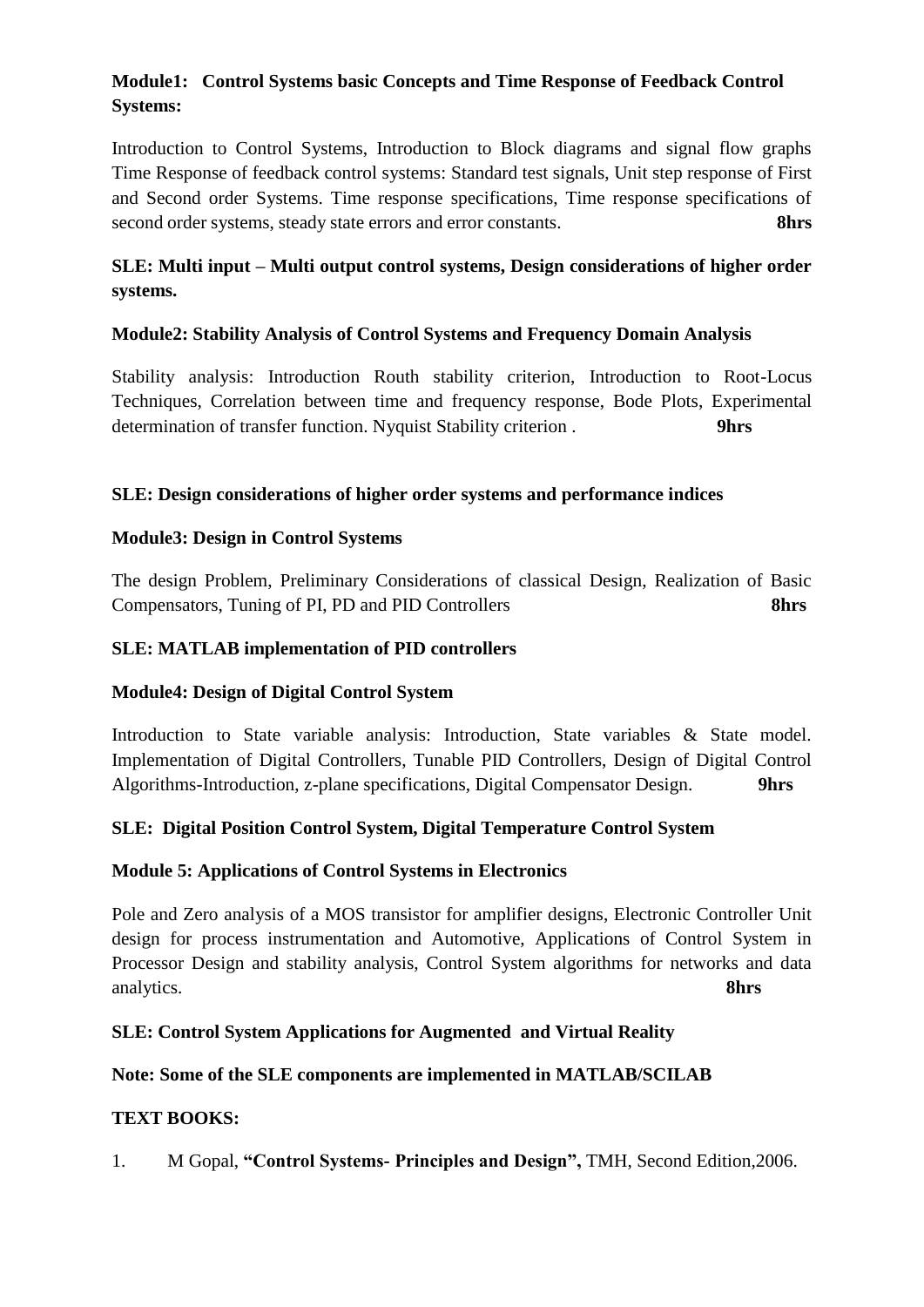2. J.Nagarath and M.Gopal, **" Control Systems Engineering",** New Age International (P) Limited, Publishers, Fifth edition-2005, ISBN: 81-224-2008-7

3. B.C.Kuo, **"Digital Control Systems"**, 2nd Edition, Oxford University Press, 2003.

4. K. Ogata, "Discrete-Time Control systems", 2nd Edition. PHI, 2002.

# 5. M.Gopal, "**Digital Control and State Variable Methods",** 3rd Edition, TMH, Sep-2008.

## **REFERENCES:**

1. M. Gopal, **"Modern Control Systems Theory",** Wiley Eastern, 1984

2. M. Gopal, **"Digital control engineering**", New Age International Publications,2003

# **Control System Laboratory: (Suggested Experiments to be included in DSP Laboratory)**

1. Familiarization with MATLAB control system toolbox, MATLAB/ Simulink Tool Box.

2. Determination of step & impulse response for a first order unity feedback system.

- 3. Determination of step & impulse response for a second order unity feedback system.
- 4. Determination of step & impulse response for a type '0', type '1', type '2' systems

5. Determination of bode plot using MATLAB control system toolbox for 2nd order system & obtain controller specification parameters.

6. Determination of root locus plot using MATLAB control system toolbox for 2nd order system & obtain controller specification parameters.

7. Determination of Nyquist plot using MATLAB control system toolbox.

8. Analyze the effect of P, PI, PD and PID controllers on a control system**.**

# MOOC – Elective:

# 1. **Joy of computing with python (3:0:0)**

Link: [https://onlinecourses.nptel.ac.in/n](https://onlinecourses.nptel./)oc20\_cs83/

2. Digital VLSI testing **(3:0:0)**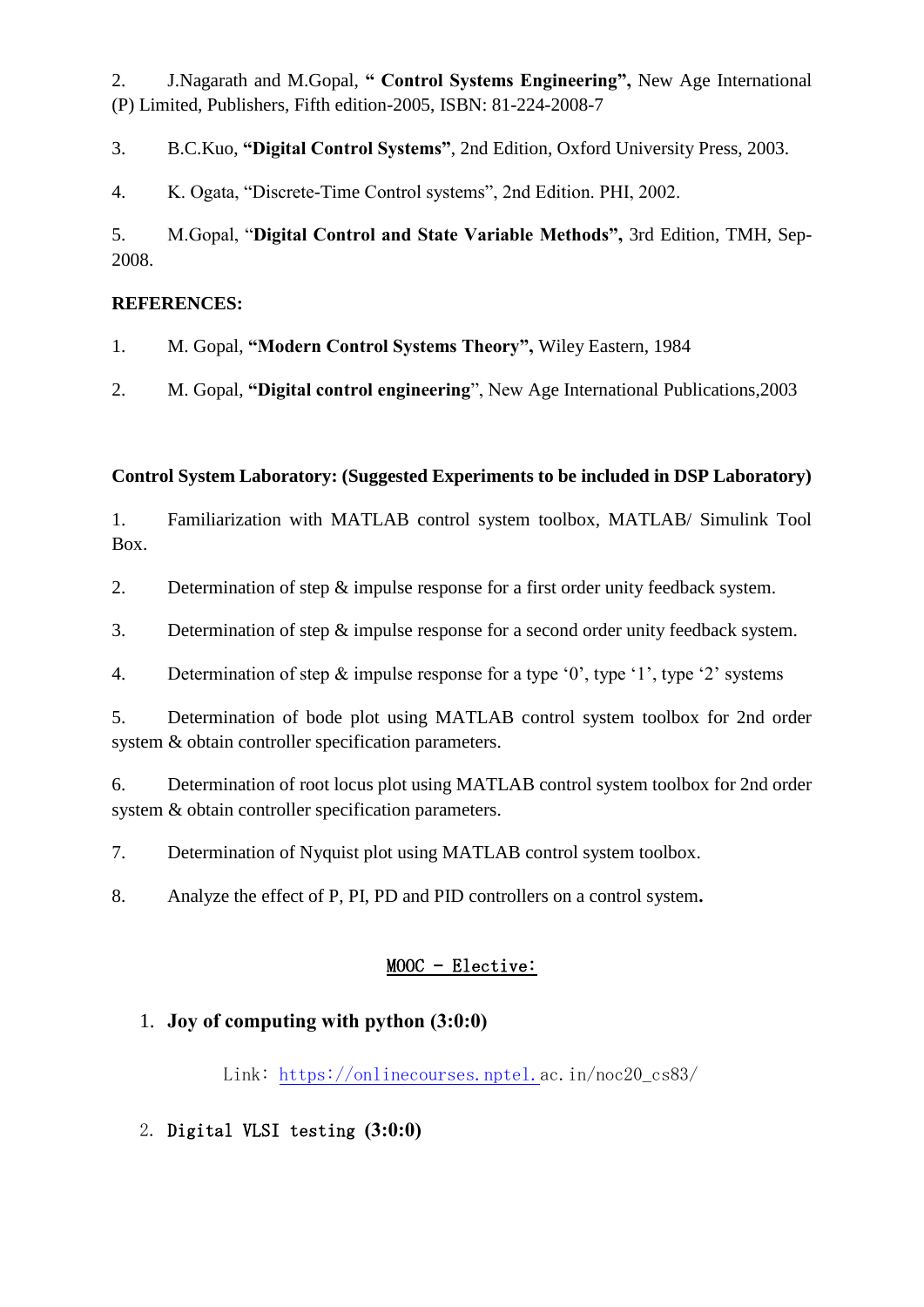Link: [https://onlinecourses.nptel.ac.in/n](https://onlinecourses.nptel./)oc20\_ee76/

## MOOC-NPTEL Value added courses

# 1. Robotics

Link: https://onlinecourses.nptel.ac.in/noc20\_de11/preview

# 2. Scientific computing using Matlab

Link: https://onlinecourses.nptel.ac.in/noc20\_ma40/preview

# 3. Managerial economics

Link: https://onlinecourses.nptel.ac.in/noc20\_mg67/preview

# 4. Linear algebra

Link: [https://onlinecourses.nptel.ac.in/n](https://onlinecourses.nptel.ac.in/)oc20\_ma54/

# **Engineering Management (3:0:0)**

| <b>Sub. Code: EC5C06</b> | CIE: 50% Marks         |
|--------------------------|------------------------|
| <b>Hrs. /Week: 3</b>     | SEE: 50% Marks         |
| <b>SEE Hrs: 3 Hrs</b>    | <b>Max. Marks: 100</b> |
| <b>Course Outcome:</b>   |                        |

On successful completion of the course, the students will be able to

- 1. Explain concepts of Management and its functions.
- 2. Explain Organisations and Ownership types.
- 3. Understand Human resource development in organisations.
- 4. Describe product development life cycle and marketing of products.
- 5. Explain Project management and the tools used.

#### **Module 1: Management and Functions of Management:**

Concept of management, Management, organization, Administration- Taylors Scientific Management - Functions of management- Planning, Organizing, Staffing, Directing, Coordinating, Reporting and Budgeting, Engineers as managers/leaders. **10 Hours**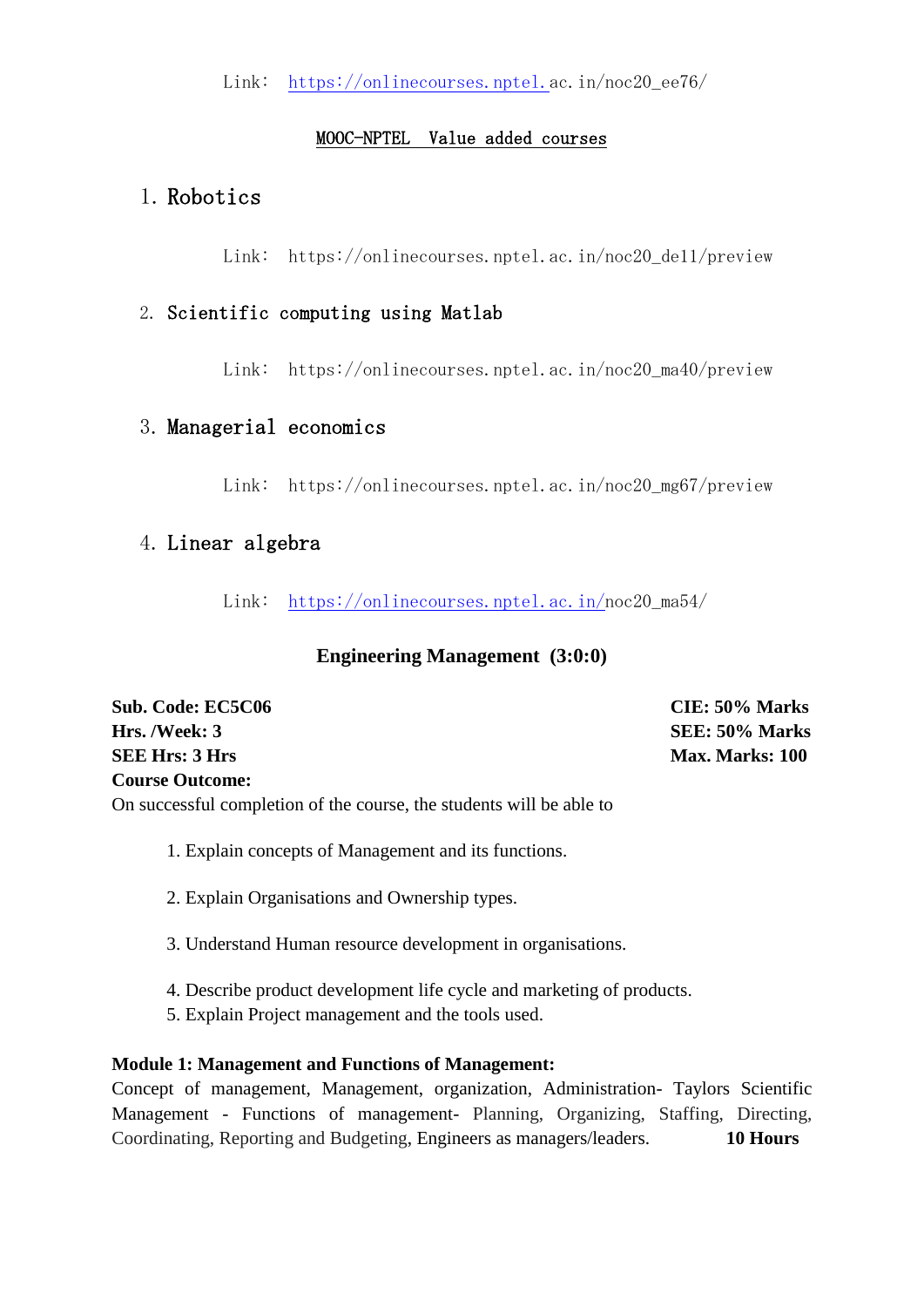# **Module 2:** Organisational Structure and Ownership Types :

Organisation definition, different types of organisations – Functional, Divisional, Matrtix etc.,, Ownership types – Proprietorship, Partnership, LLP, Pvt Ltd, Public Ltd, Section 8 company etc.

# **hours**

# **SLE : Societies, Not for profit Organisations, Trusts Module 3: Human Resource and Behavioural management:**

Content Theories- Maslow, Herzeburg, Macgregor, Stress and managing stress in organisations, Conflict- managing conflicts, Team building- Theory and activity, Negotiation-Theory and activity.

**8 Hours**

**SLE :** Other popular motivational theories, Staffing, Employment policies.

# **Module 4: Product Development and Marketing**

Product Development Life Cycle, Innovation -Managing and protecting, IPR Concepts, Product positioning,

Marketing – Selling vs Marketing, 4 Ps of marketing, case studies. **8 Hours SLE:** New Product Failures, Advertising, Filing Patents.

# **Module 5: Project Management :**

Basic concepts, what is Project. what are the key factors – Time , cost Quality and Scope, Iron Triangle model, Tools used in Project management, Network diagrams, Critical Path method, Quality concepts and 7 Q C Tools. **10 Hours SLE:** PERT, TQM, Project failures

# **Text Book:**

- 1. Banga and Sharma**,"Industrial Organization and Management",** Khanna Publishers. NewDelhi, 2007.
- 2. Ramesh Burbure, **"Management and Entrepreneurship",** Rohan publishers, 2009.
- 3. Dale H. Bester field**,"Total Quality Management",**Pearson Education India Publisher, 3<sup>rd</sup> Edition.

# **Reference:**

- 1. Harold Koontz, Heinz Weiglunch**,"Essentials of Management – An international perspective"**,7 th Edition, Tata McGraw Hill, 2007.
- 2. John W. Mollins, **"The New business Road Test",** by Pearson Education, 1 st Edition, 2007.

**8**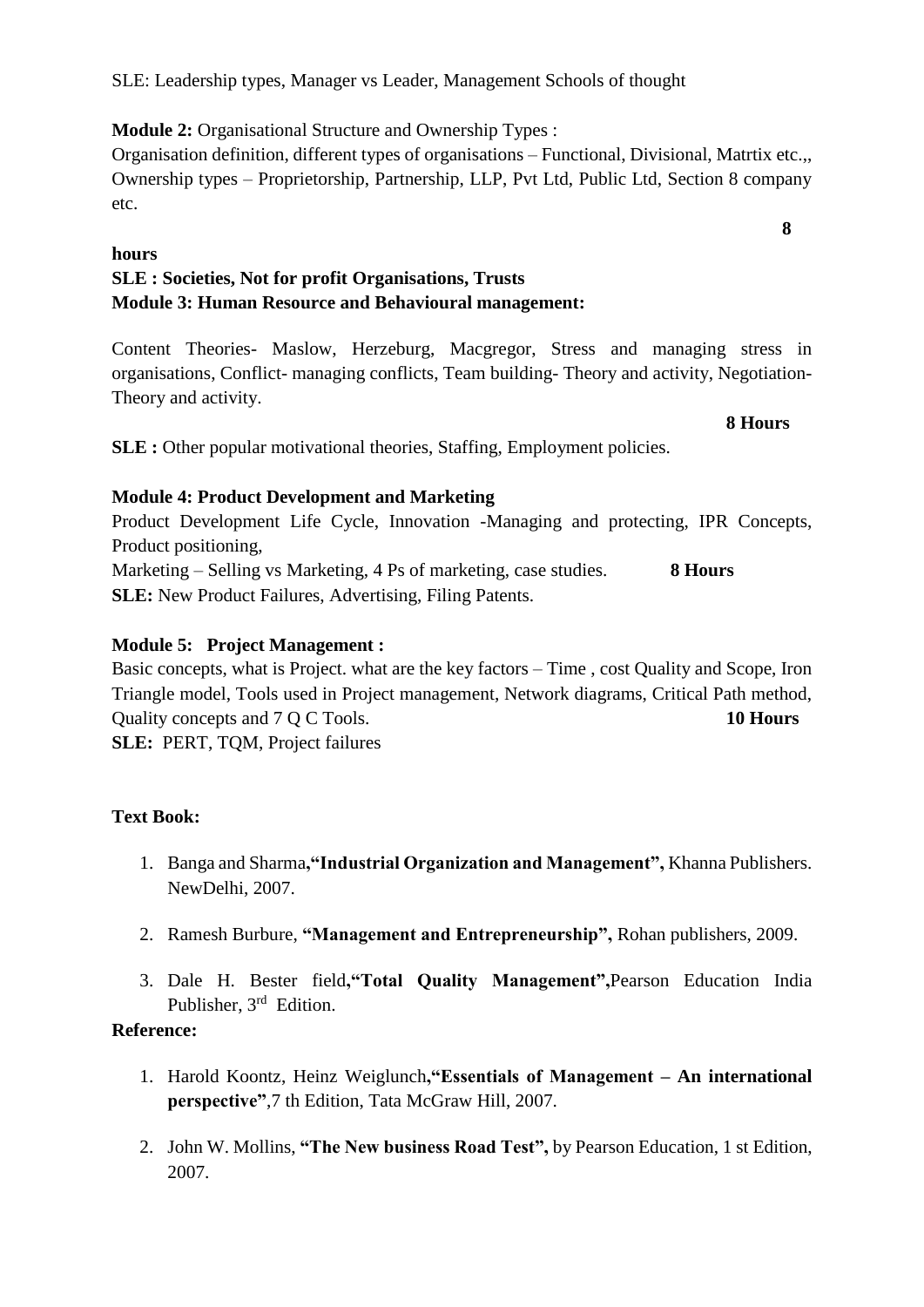# 3. Peter F. Drucker **,"The Frontiers of Management",** Elsevier Publications, 2006. **COMMUNICATION LABORATORY (0:0:3)**

Sub. Code: EC5L01 Hrs./Week: 3

#### **Course Outcome:**

- 1. Performance Analysis of various modulation techniques and communication circuits.
- 2. Simulate, and experimentally verify Sampling theorem.
- 3. Design, implementation and simulation of various Analog and Digital Modulation Circuits.

#### **List of Experiments:**

- 1. Test tuned amplifier, find centre frequency, bandwidth and quality factor.
- 2. Performance analysis of AM and Detection.
- 3. Performance analysis of FM and Detection.
- 4. Design and Test a T,  $\pi$ , Bridge and Lattice type Attenuators for a given characteristic resistance and attenuation factor.
- 5. Verification of Sampling theorem using natural sampling and flat-top samples.
- 6. Performance Analysis of TDM.
- 7. Generate PAM for different modulating signals and demodulate using suitable filters.
- 8. Performance Analysis of ASK and FSK.
- 9. Performance Analysis of PSK and DPSK.

# **DIGITAL SIGNAL PROCESSING LABORATORY (0:0:3) – 1.5**

Sub. Code: EC5L02 Hrs./Week: 3

#### **Course Outcome:**

1: Design and implementation of Signal Processing algorithms for applications in control systems and Signal Processing.

#### **I LIST OF EXPERIMENTS USING MATLAB / SCILAB / OCTAVE / WAB**

- 1. Verification of sampling theorem.
- 2. Impulse response of a given system
- 3. Linear convolution of two given sequences.
- 4. Circular convolution of two given sequences
- 5. Solving a given difference equation.
- 6. Computation of N point DFT of a given sequence and to plot magnitude and phase spectrum.
- 7. Design and implementation of FIR filter to meet given specifications.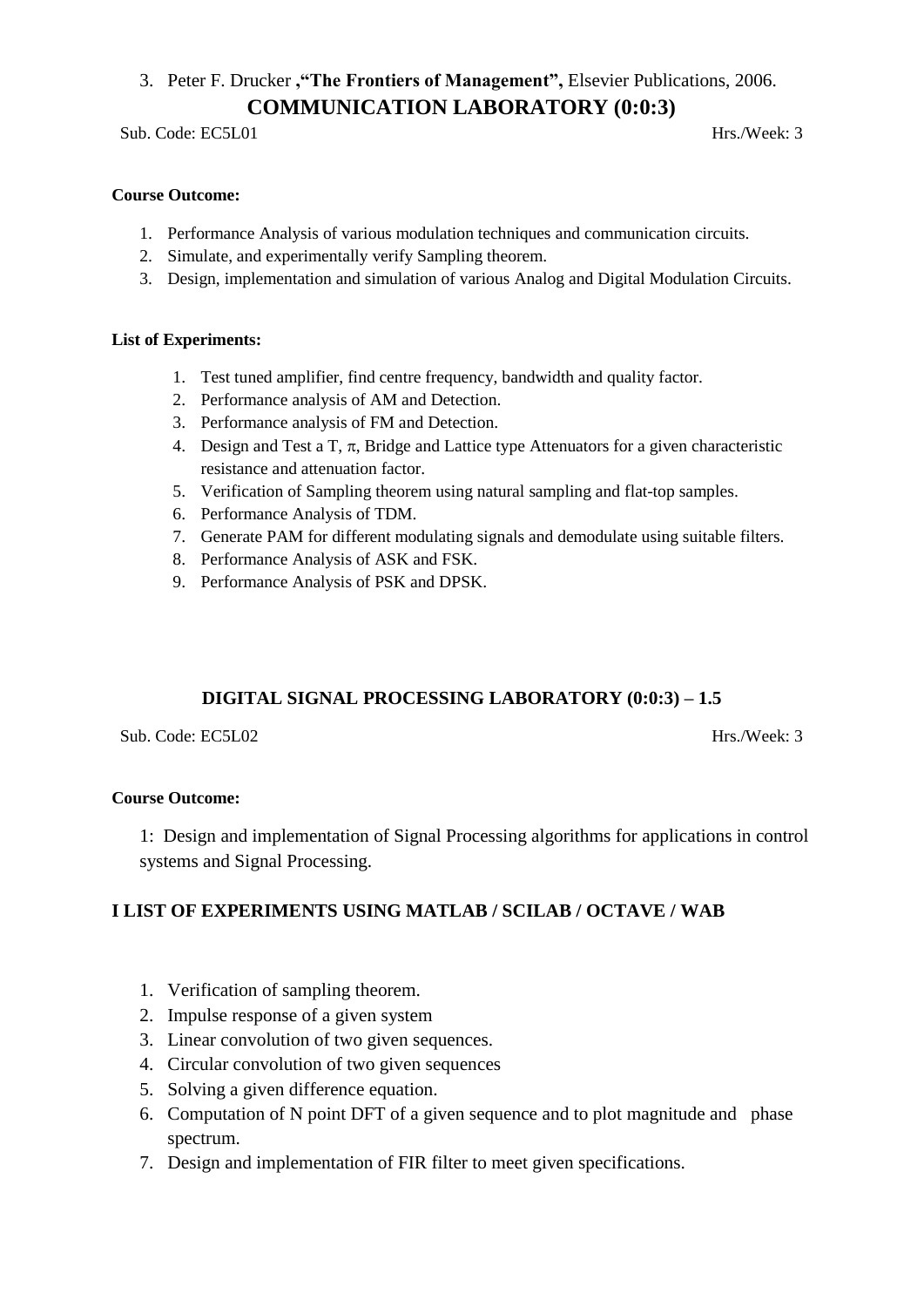8. Design and implementation of IIR filter to meet given specifications.

# **II LIST OF EXPERIMENTS USING DSP PROCESSOR**

- 1. Linear convolution of two given sequences.
- 2. Circular convolution of two given sequences.
- 3. Computation of N- Point DFT of a given sequence
- 4. Realization of an FIR filter (any type) to meet given specifications. The input can be a signal from function generator
- 5. Realization of an IIR filter (any type) to meet given specifications. The input can be a signal from function generator

# **Text Book:**

# **1. Vinay K Ingle, John G Proakis**, Digital Signal Processing using MATLAB, Fourth

Edition, Cengage India Private Limited, 2017.

# **CMOS VLSI DESIGN(3:0:0)**

| Sub. Code: EC6C01     | CIE: 50% Marks         |
|-----------------------|------------------------|
| Hrs. /Week: 3         | SEE: 50% Marks         |
| <b>SEE Hrs: 3 Hrs</b> | <b>Max. Marks: 100</b> |

# **Course Learning Outcomes**

On successful completion of the course, the students will be able to:

- 1. Explain VLSI design flow, various inverter schematic and fabrication process.
- 2. Explain physical design process of VLSI design flow and design rules and layout diagram
- 3. Explain CMOS process enhancement and delay analysis
- 4. Design of various CMOS dynamic logic circuits and Adders, Multipliers
- 5. Explain various VLSI testing and verification methods

# **Module 1: Fundamentals of VLSI design and Fabrication**

VLSI Design Flow, Y chart, CMOS inverter-DC characteristics, Static Load MOS inverters, Differential Inverter, Transmission gate, Tristate Inverter, BiCMOS inverter, **Fabrication:** Wafer Processing, oxidation, Epitaxy, deposition, Ion-implantation and Diffusion, Silicon gate process, n-well & p-well process, Twin-tube process.

# **8 Hrs**

SLE: **Exploration circuit simulation tool**, Inverter (different configuration) schematic design and simulation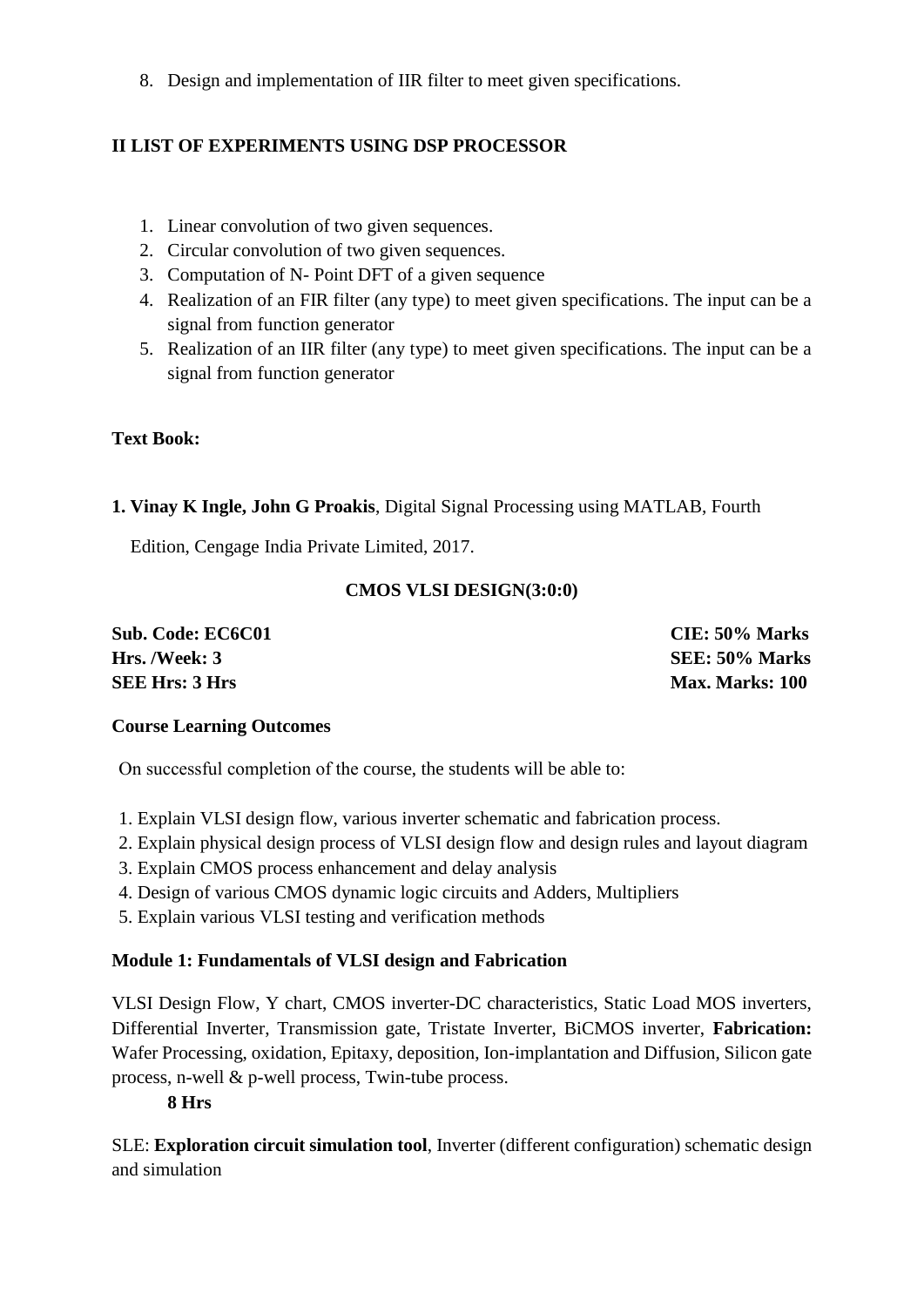#### **Module 2: Layout and circuit design**

MOS layers, Stick diagrams, design rules and layout, layout diagrams, symbolic diagrams, examples of layout and stick diagrams of different circuits**.** NAND and NOR gates, complex logic gates and layout, CMOS standard cell design, switch logic, gate logic.

#### **8 Hrs**

**SLE: Exploration of layout simulation tool,** Inverter (different configuration) layout design and simulation

#### **Module 3: CMOS Process enhancements**

CMOS Process enhancements, Resistance, capacitance and inductance estimation, Scaling models and scaling factors, scaling factors for device parameters, limitations of scaling, Latch up problems, The delay unit, Inverter delay, driving large capacitive loads, propagation delays, wiring capacitance, switching characteristics, CMOS gate transistor sizing, power dissipation.

# **8 Hrs**

SLE: Extraction of electrical components, analysis of area, power, timing and back annotation.

#### **Module 4: Subsystem Design**

**CMOS logic structures:** dynamic CMOS logic, clocked CMOS logic, CMOS domino logic, NP domino logic, CVSL, examples of structured design, some clocked sequential circuits. System Design: Structured Adders and Multipliers (CSA, CLA, Tree adders, Booth Multipliers, BG Multiplier and Wallace tree Multipliers)

#### **10 Hrs**

SLE: Design and implement of other circuits using TG, pass transistor and other configurations.

#### **Module 5: VLSI testing and Verification**

Need for testing, Manufacturing test principles: Fault Models, Fault coverage, ATPG, design strategies for test: DFT, Ad-Hoc testing, scan based test techniques, self-test techniques, IDDQ testing, Design verification algorithms. **6** 

#### **Hrs**

SLE: Exploration of test vectors for different digital circuits through ATPG techniques.

#### **Text books:**

1. Neil H E Weste and Kamran Eshraghian, "Principles of CMOS VLSI design, A system perspective", 2<sup>nd</sup> edition, Addision Wesley.

2. Douglas A Pucknell and Kamran Eshraghian, "Basic VLSI design", 3rd Edition, PHI

#### **Reference Books:**

1[.Eugene D. Fabricius,](https://www.google.co.in/search?tbo=p&tbm=bks&q=inauthor:%22Eugene+D.+Fabricius%22) "Introduction to VLSI design", McGraw-Hill, 1990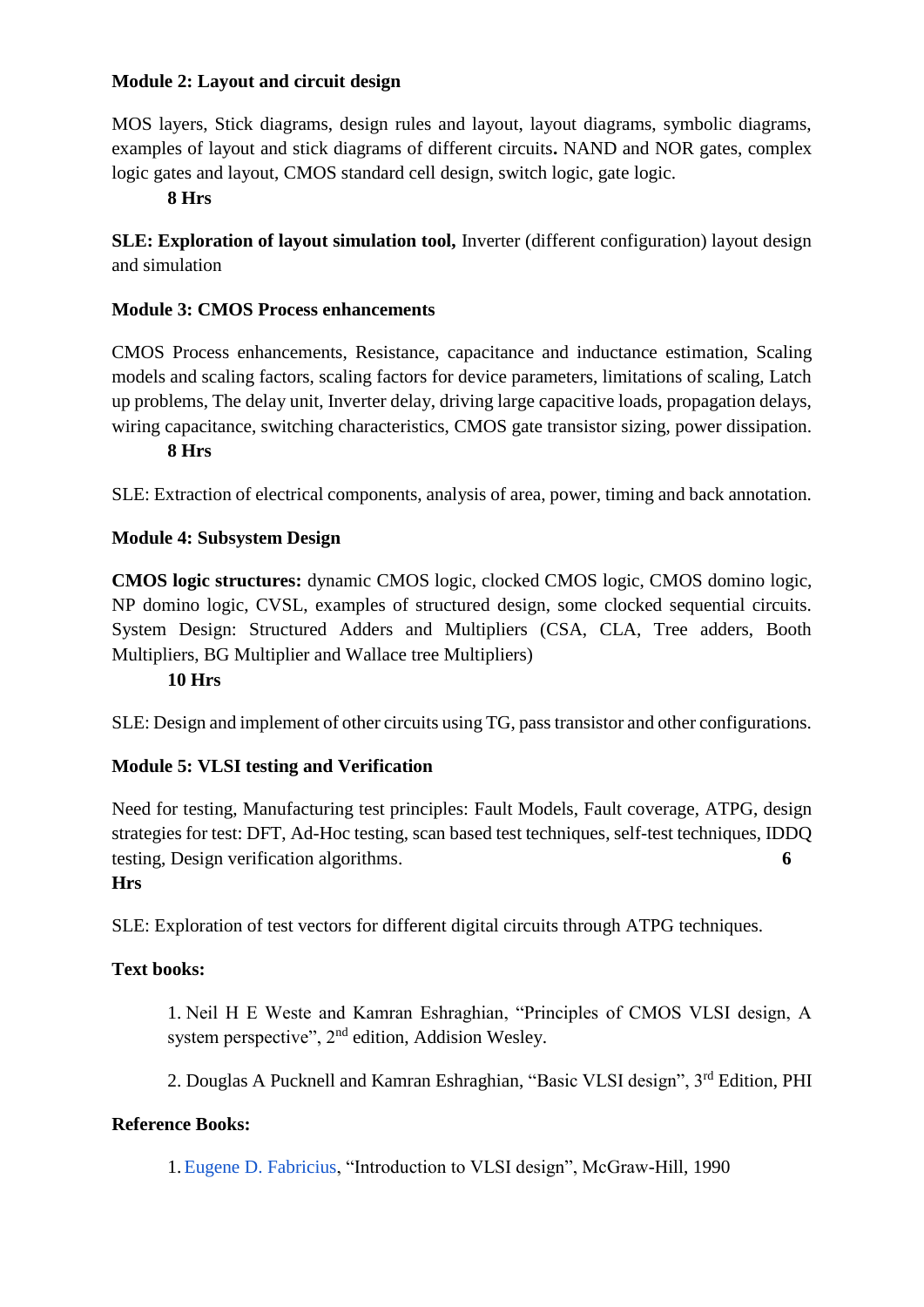2. S.M. Kang and Y. Leblebici, "CMOS Digital Integrated Circuits", McGraw-Hill.

#### **COMMUNICATION SYSTEMS AND CODING THEORY (3:0:0)**

| Sub. Code: EC6Cxx | $CIE: 50\%$ Marks      |
|-------------------|------------------------|
| Hrs /Week: 3      | SEE: 50% Marks         |
| <b>SEE Hrs: 3</b> | <b>Max. Marks: 100</b> |

#### **Course Outcomes:**

On successful completion of the course, the students will be able to

- Describe and analyze various modulation schemes in a digital communication system.
- Describe various Digital Communication Techniques.
- Analyze and solve problems on source and channel coding techniques.
- Analyze and solve problems on channel coding schemes.

#### **Module 1: Spread Spectrum Modulation**

Pseudo noise sequences, notion of spread spectrum, direct sequence spread spectrum with coherent binary PSK, frequency hopped spread spectrum, applications. **8 Hours**

**SLE:** Role of spread spectrum modulation in CDMA

#### **Module 2: Communication techniques**

M-ary FSK: Description, generation, detection, QAM-16: Analysis, generation, MSK : Analysis, generation, detection, GMSK, MIMO: Definition, working, OFDM: Definition, working, Cognitive Radio Technology: Definition, Working. **9 Hours**

#### **SLE:** QAM-64

#### **Module 3: Information theory and Source Coding Techniques**

Introduction, Measure of information, concept of Entropy for memory less sources, Shannon's encoding algorithm, Shannon-Fano encoding algorithm, Huffman coding, Mutual information, Channel Capacity theorem. **9 Hours**

**SLE:** Binary symmetric and Noiseless channels

#### **Module 4: Channel Coding Techniques- I**

Introduction, Linear block codes: Matrix description, error detection and correction, Hamming codes : description, Hamming bound, error detection and correction, Convolution codes (time domain approach only) : Calculation of generator sequence, generator matrix, code vector,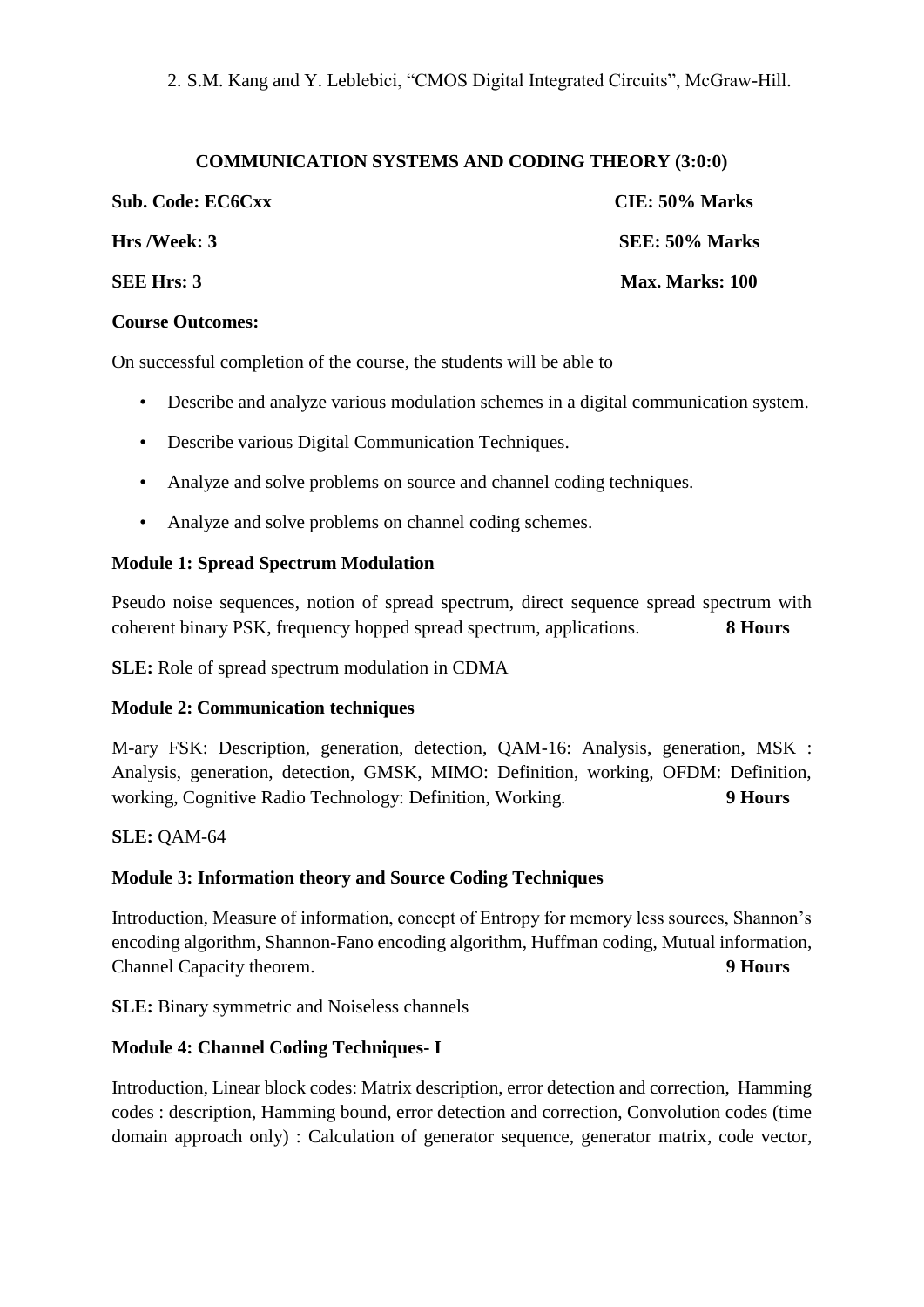Cyclic codes: Systematic and non systematic cyclic code vectors. Generator and parity check matrices, encoding diagram. **9 Hours** 

#### **SLE:** CRC Codes

## **Module 5: Channel Coding Techniques- II**

Reed Solomon Codes: Parameters, calculation of code words and nearest neighbours, applications, Golay codes : Hamming bound, generator polynomial, encoder circuit, BCH codes : code parameter, generator polynomial, Error Correction Capability, Viterbi codes, Trellis codes: Trellis diagram, calculation of encoder output sequence. **7 Hours**

**SLE:** Irregular codes**.**

#### **Text Books:**

- 1. Simon Haykin, "**Communication Systems**", 4th Edition, John Willey, 2006.
- 2. Upamanyu Madhow, **"Fundamentals of Digital Communication**", Cambridge University Press, 2008.
- 3. Blahut R. E, "**Theory and Practise of Error Control Codes**", Addisson Wesley, 1983
- 4. James Massey, "**Lecture Notes on Applied Digital Information Theory-I**". (http://www.isiweb.ee.ethz.ch/archive/massey\_scr/adit1.pdf)

#### **References:**

- 1. Simon Haykin, "An Introduction to Analog and Digital Communications", second edition, John Wiley, 2012
- 2. Shu Lin and Danicl J. Costello Jr., "Error Control Coding: Fundamentals and Applications", Prentice Hall, 2003

#### **COMMUNICATION NETWORKS ( 3:2:0 )**

| <b>Sub Code: EC6C03</b> | CIE: 50% Marks    |
|-------------------------|-------------------|
| Hrs/Week: 3             | SEE: 50% Marks    |
| <b>SEE Hours: 3Hrs</b>  | <b>Marks: 100</b> |

#### **Course Outcome:**

On successful completion of the course, the students will be able to:

- 1. Explain OSI and TCP/IP Protocol Stack, the Transmission Delays, correlation between Data Transmission delay and Propagation Delay.
- 2. Understand basics of Data Link Layer control, deciphering data using suitable protocols.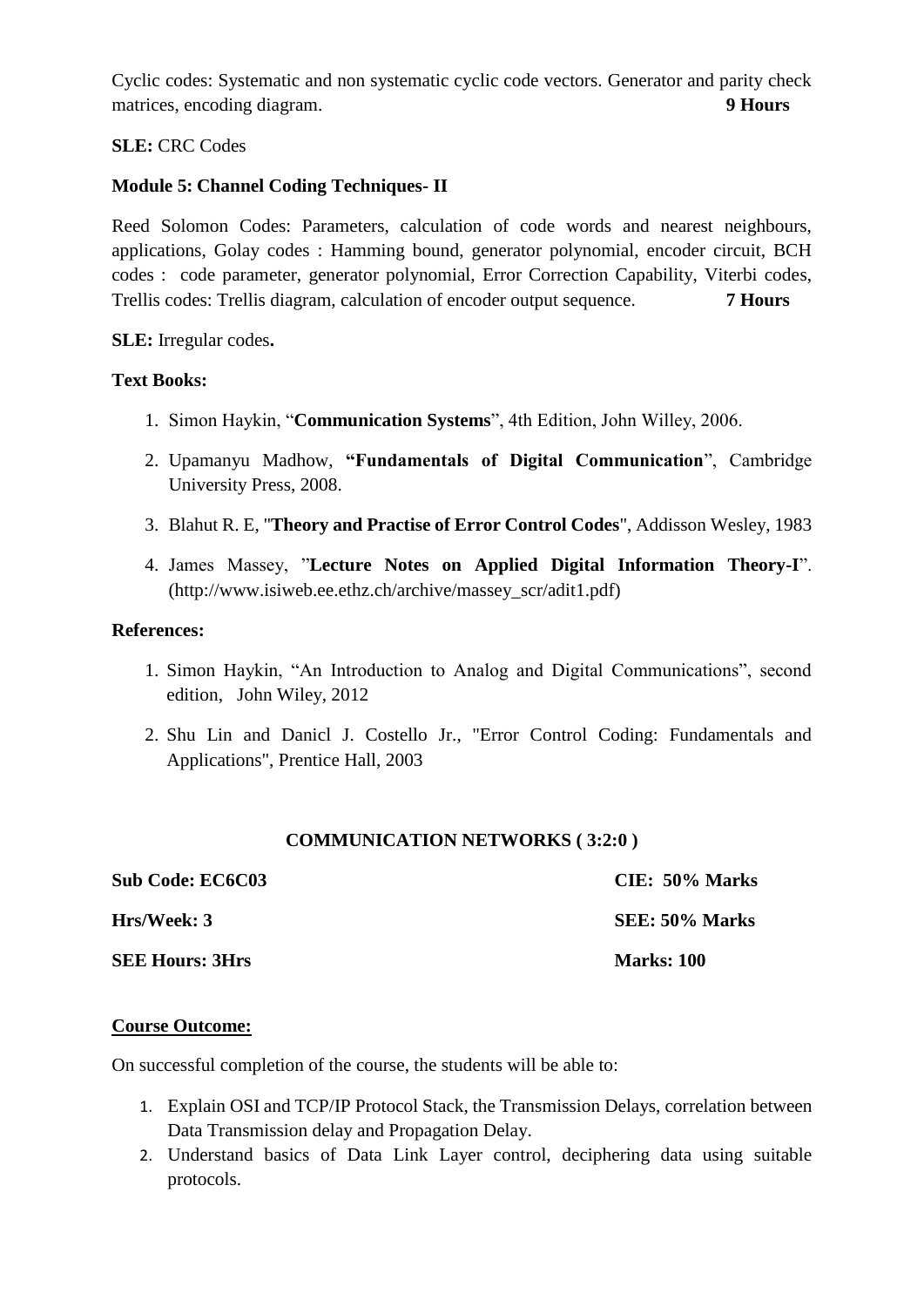- 3. Design different Networks, Class addresses, subnet and subnet masking,
- 4. Analyze switching and different routing protocols
- 5. Implement communication protocols using TCP/UDP in network applications.

#### **Module 1: Introduction: Network Models and Physical Layer:**

Layers in OSI Model, TCP/IP protocol suite, Addressing, Data Rate Limits, Performance Parameters, Bandwidth, Latency, Switching **7hrs**

**SLE:** Application Performance Needs.

#### **Module 2: Data Link Layer:**

Framing, Flow and Error Control, Protocols, Noiseless Channels, Noisy Channels, HDLC, Random Access, Controlled Access, Wired LANs: Ethernet, Wireless LANs (IEEE 802.11), Bluetooth, Intro to WiMax, Cellular Telephony (1G – 5G) **8hrs**

#### **SLE:** PPP

#### **Module 3: Network Layer**

Logical Addressing, Address Mapping, Subnets, DHCP, IP Packet Forwarding, IP Protocol Unicast Routing and Multicast Routing, IPv6 and comparison. **10hrs**

#### **SLE:** ICMP, IGMP

#### **Module 4: Transport Layer**

Process to process delivery, UDP, TCP, SCTP(Brief), Data Traffic, Congestion, Congestion Control, Examples **8hrs**

**SLE:** QoS, Techniques to Improve QoS

#### **Module 5: Application Layer**

Client/Server Programming Concept, Domain Name System, SSH, SFTP, SMTP, POP, WWW, HTTP **7hrs**

**SLE:** SNMP

#### **Text Books:**

1. Behrouz A Forouzan, **"Data Communication and Networking"**, Tata McGraw-Hill 4thEdition (Indian), 2006.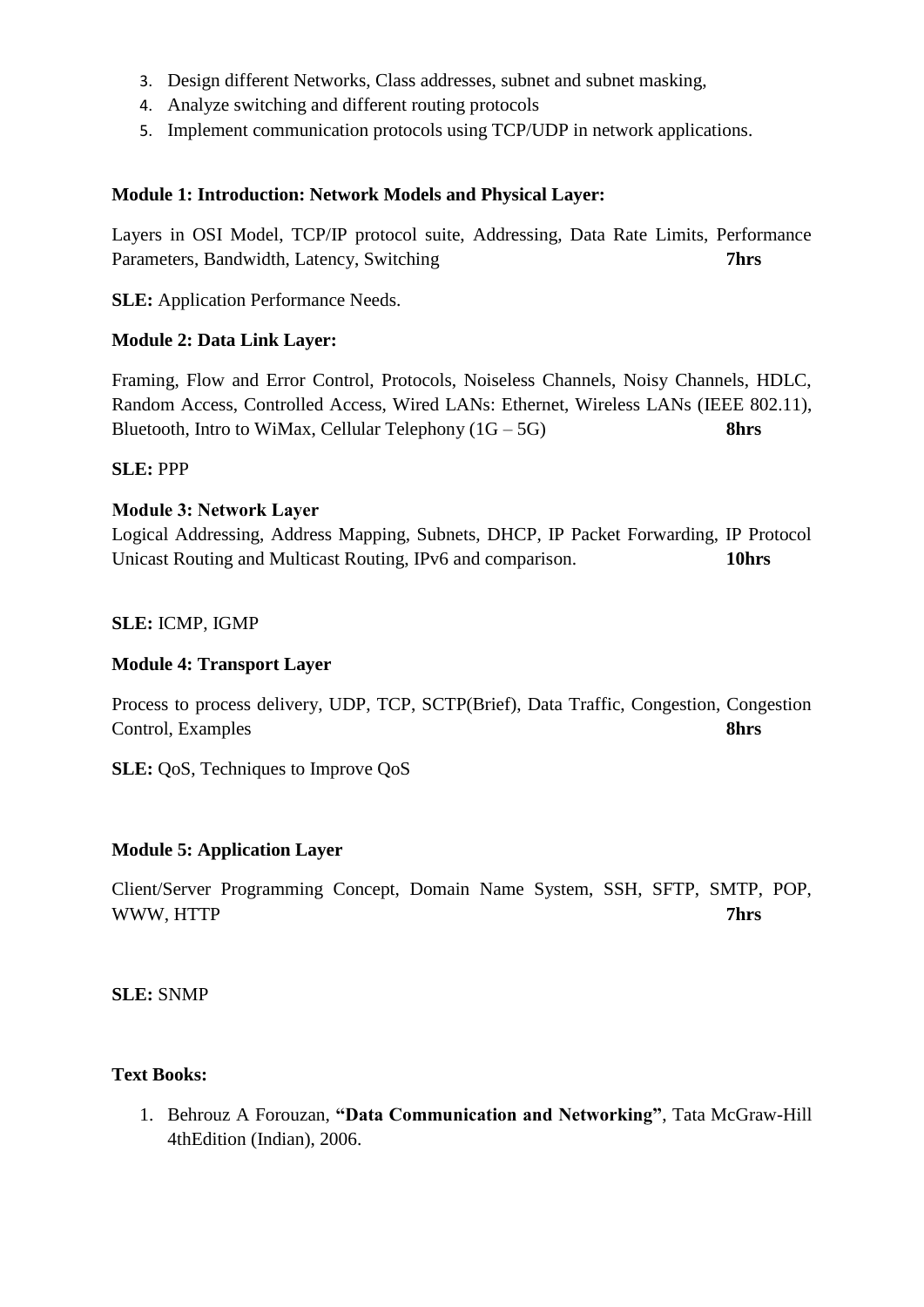2. Larry. Peterson and Bruce S. Davie, **"Computer Networks"**, Morgan Kaufmann Publications, 5thEdition.

#### **Reference Books**:

- **1.** Behrouz A Forouzan, **"Data Communication and Networking"**, Tata McGraw-Hill 5<sup>th</sup> Edition (Indian), 2012.
- **2.** Larry L. Peterson and Bruce S. Davie, **"Computer Networks"**, Morgan Kaufmann Publications, 4thEdition, 2002.
- **3.** Andrew S Tannenbaum, "Computer Networks", Prentice Hall of India Pvt. Ltd., 4<sup>th</sup> **Edition**

#### **EMBEDDED SYSTEMS (3:0:2)**

| <b>Sub. Code: EC6C04</b> | CIE: 50% Marks        |
|--------------------------|-----------------------|
| Hrs./week: 3             | SEE: 50% Marks        |
| <b>SEE Hrs.: 3</b>       | <b>Max Marks: 100</b> |

#### **Course Outcome:**

On successful completion of the course, the students will be able to:

- 1. Describe characteristics of embedded systems, design flow, design concepts and Common software components used in embedded system design.
- 2. Describe Hardware building blocks of an embedded system, performance pertaining to memory and interfacing of an embedded system.
- 3. Explain different Real Time Operating System. standards pertaining to RTOS and performance guidelines.
- 4. Configuring device drivers and different types of device drivers.

#### **Module 1**: **Fundamentals of Embedded Systems:**

An Embedded System-Definition, Characteristics of Embedded systems, Embedded system Model, Embedded system design Cycle and Development Lifecycle Model, design flow-Hardware-software codesign, software/Hardware components, Real time systems, Hard and Soft RTS, Deadline concepts. **7 Hours. 7 Hours.** 

SLE: Exploring different simulation and Implementation embedded tools.

#### **Module 2**: **Embedded Linux System**:

Boot Loader, Cross compiler, RFS, System Design, Booting Linux, the main software utility tool, Translation tools, debugging tools, testing on host machine, simulators and Laboratory tools. **8 Hours.**

SLE: NFS, DHCP.

# **Module 3**: **Embedded Hardware**: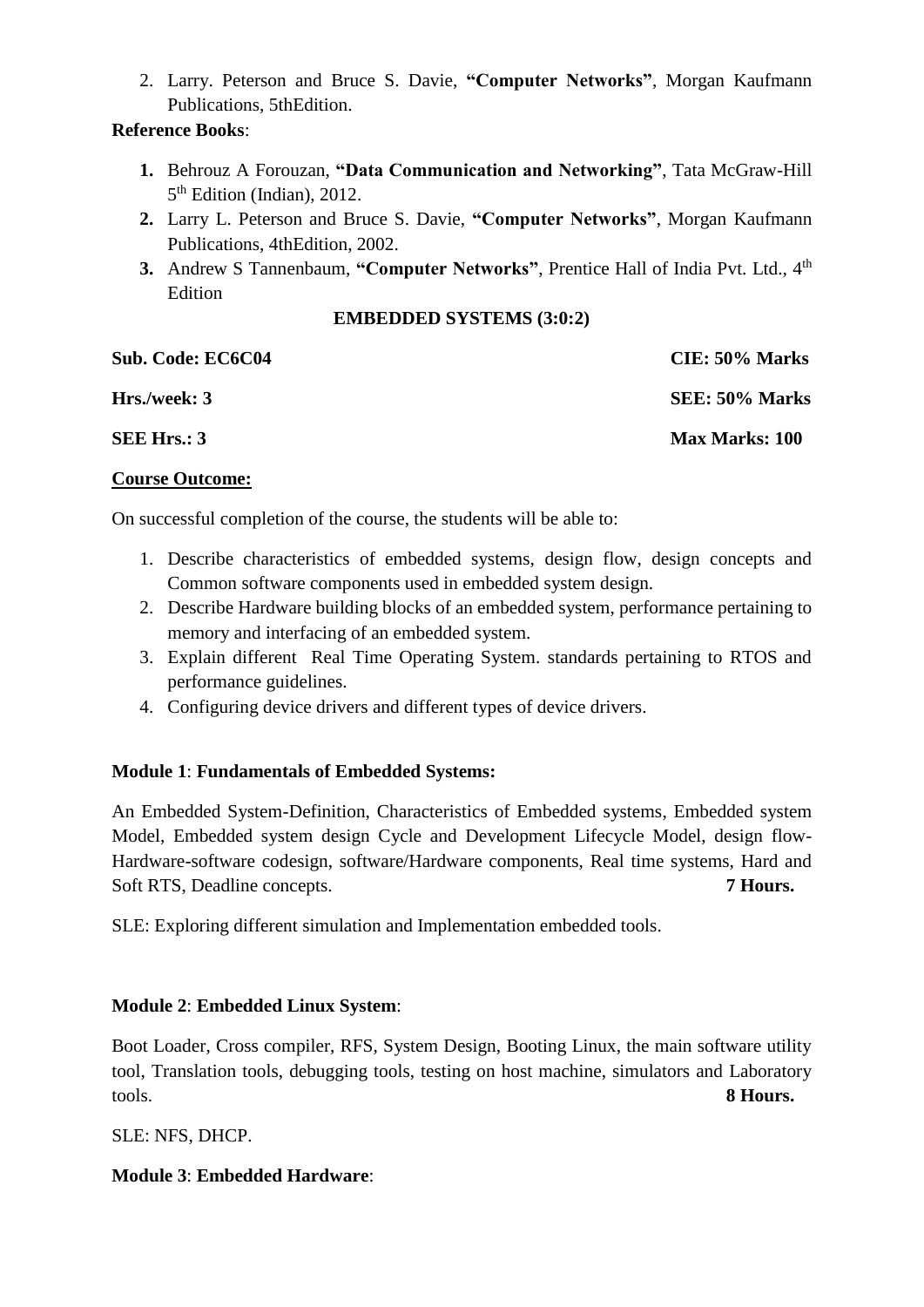Embedded hardware building blocks, Structural units in a processor, Processor selection for an embedded systems, Memory selection of an embedded system, Allocation of memory, DMA, Interfacing processor, Memories, and I/O devices, Timers and counting devices, Serial and parallel communication devices, processor performance. **9 Hours**.

SLE: optimization of memory needs.

# **Module 4**: **RTOS**:

Introduction, Schedule management, Interrupt routines, Task scheduling, Performance matric, POSIX, Preemptive scheduler, Sychronization, Embedded Linux internals, OS security Issues, Need of a weel tested and debugged RTOS, Case study on VxWorks. **9 Hours.**

SLE: Case study of an embedded system for an Adaptive cruise control system in a car.

# **Module 5: Device Drivers:**

Introduction, paralleel port device drivers, serial port device drivers, internal programmable timing devices, Interrupt servicing, Context switching deadline and latency, Examples-Initializing an Ethernet Driver, Initializing an RS-232 Driver. **9 Hours.**

SLE: Case study of coding for sending application layer byte streams on a TCP/IP network using RTOS VxWorks.

# **Text Books:**

- 1. Tammy Noergaard, *"Embedded Systems Architecture: A Comprehensive Guide for Engineers and Programmers",* Elsevier, 2005.
- 2. Gene Sally, *"Professional Linux Embedded System",* Academic Press 2010.
- 3. Raj Kamal, *"Embedded Systems: Architecture, Programming and Design",* TMH Publications, 2nd Edition, 2008.

# **Reference Books:**

- 1. Frank Vahid, Tony D. Givargis, *"Embedded system Design: A Unified Hardware/Software Introduction",* John Wily & Sons Inc.2002.
- 2. Peter Marwedel**,** *"Embedded System Design",* Science Publishers, 2007.
- 3. Arnold S Burger**,** *"Embedded System Design",* 2002.

# **EMBEDDED SYSTEMS LABORATORY**

- 1. Basics of UNIX commands.
- 2. Developing a stand-alone embedded application using VersatilePB and Vexpress and emulation using QEMU.
- 3. Configuring and compiling U-boot and integrating a standalone application with Uboot.
- 4. Compiling a custom Linux kernel and running an application under kernel.
- 5. Configure root file system using busy box.
- 6. Shell programming
- 7. Implementation of CPU scheduling.
	- (a) Round Robin (b) SJF (c) FCFS (d) Priority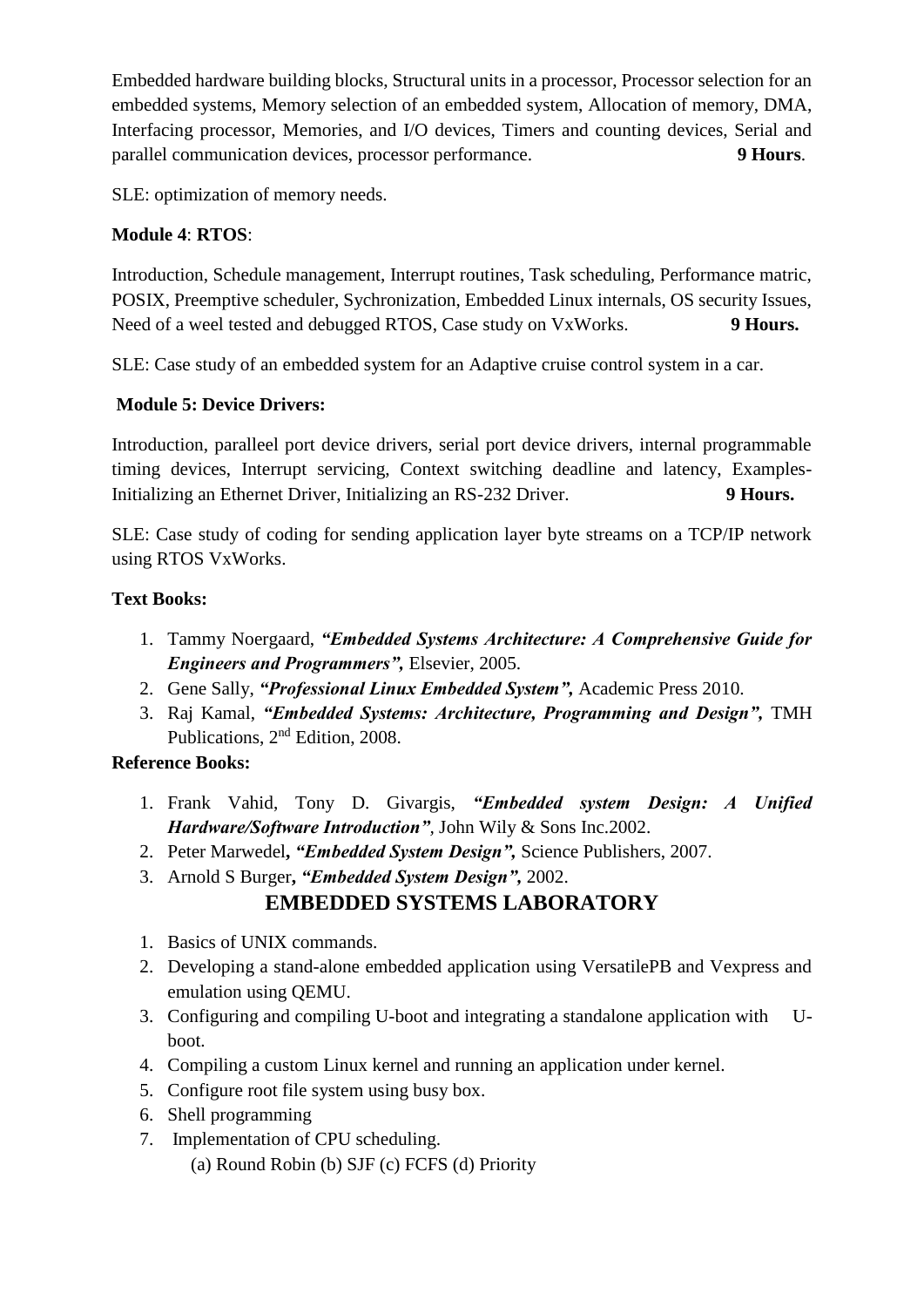- 8. Implement all file allocation strategies (a) Indexed (b) Linked
- 9. 5. Implement Semaphores
- 10. Implement all File Organization Techniques. (a) Single level directory (b) Two level (c) Hierarchical (d) DAG
- 11. Implement Bankers Algorithm for Dead Lock Avoidance.
- 12. Implement an Algorithm for Dead Lock Detection.
- 13. Implement the all page replacement algorithms (a) FIFO (b) LRU (c) LFU
- 14. Implement Shared memory and IPC.
- 15. Implement Paging Technique of memory management.
- 16. Implement Threading (Truly Parallel) & Synchronization Applications.

#### **Engineering Economics (3:0:0)**

**Sub. Code: EC6CO5 CIE: 50% Marks Hrs. /Week: 3 SEE: 50% Marks SEE Hrs: 3 Hrs** Max. Marks: 100

#### **Course Outcome:**

On successful completion of the course, the students will be able to

- 1. Explain basic concepts of Engineering Economics.
- 2. Understand concepts of Finance management.
- 3. Explain Various funding options available to Start-ups.
- 4.Explain various funding options available for Star-ups
- 5. Explain how to arrive at Product cost.

#### **Module 1:**

#### **Introduction to Engineering Economics**:

Introduction to Economics-Concept of Engineering Economics – Engineering efficiency, Economic efficiency, Scope of engineering economics, Flow in an economy, Law of supply and demand, Economics of Markets. **6 Hours**

SLE: Importance of Economics in Industry,

#### **Module 2:**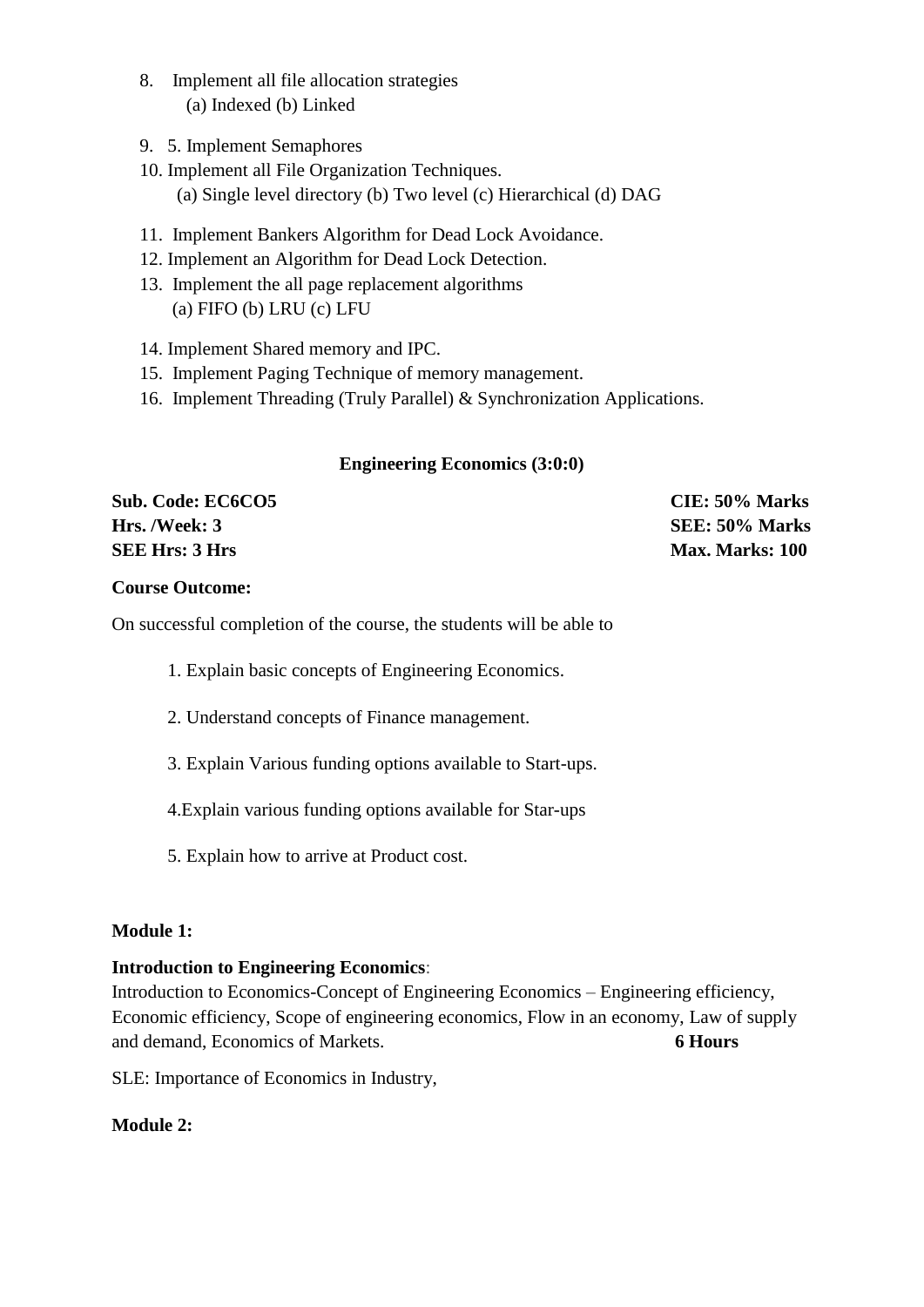Macro & Micro Economics: Law of Demand & Supply, Market Equilibrium, interest rates simple interest, compound interest, interest formulae, NPV analysis, Macro Economics: Consumption goods, Capital goods, Final goods, Intermediate goods; stocks and flows; gross investment and depreciation. Circular flow of income (two sector model); Methods of calculating National Income - Value Added or Product method, Expenditure method, Income method. **8 Hours**

SLE: Gross and Net Domestic Product (GDP and NDP), Gross National Product (GNP)

**Module 3:** Finance management :

Introduction Engineering Finance Management, Roles of a Finance Manager, Brief description on evolution of financial management (Goals, financial decisions in a firm, riskreturn trade off), financial statements(Concepts of balance sheets and income statements), Analysis of financial statements. **10 hours**

SLE : Cash Flow Statements, Types of Investment options

## **Module 4: Sources of Finance and Funding for Start-ups**:

Sources of finance -Short term, Mid term and long term(shares, debentures, loans, primary and secondary markets Seed Funds, Angle Funds & venture capital), Mergers and acquisitions, Buy outs. **8 Hours**

**SLE :** Term Sheets, Return On Investment, Internal rate of Return(IRR) .

# **Module 5: Estimating and Costing:**

Components of costs such as direct material cost, direct labour cost, Fixed, over – heads, factory costs, administrative – over heads, first cost, selling price, calculation of the total cost of various components, Mensuration, estimation of simple components. Break Even Analysis, Concepts of, Depreciation, Methods of Depreciation calculations, Budgets, Replacement and Maintenance analysis – Types of maintenance, types of replacement problem, determination of economic life of an asset. **8 Hours**

**SLE :** Marginal Cost, Sunk Cost

#### **Text Books** :

- 1. Panneer SelvamR, **"Engineering Economics" ,** Prentice Hall of India Ltd, New Delhi, 2001.
- 2. Chan S.Park, **"Contemporary Engineering Economics",** Prentice Hall of India, 2011. , Donald. G. Newman, Jerome. P. Lavelle, **"Engineering Economics and analysis"** Engg.Press, Texas, 2010.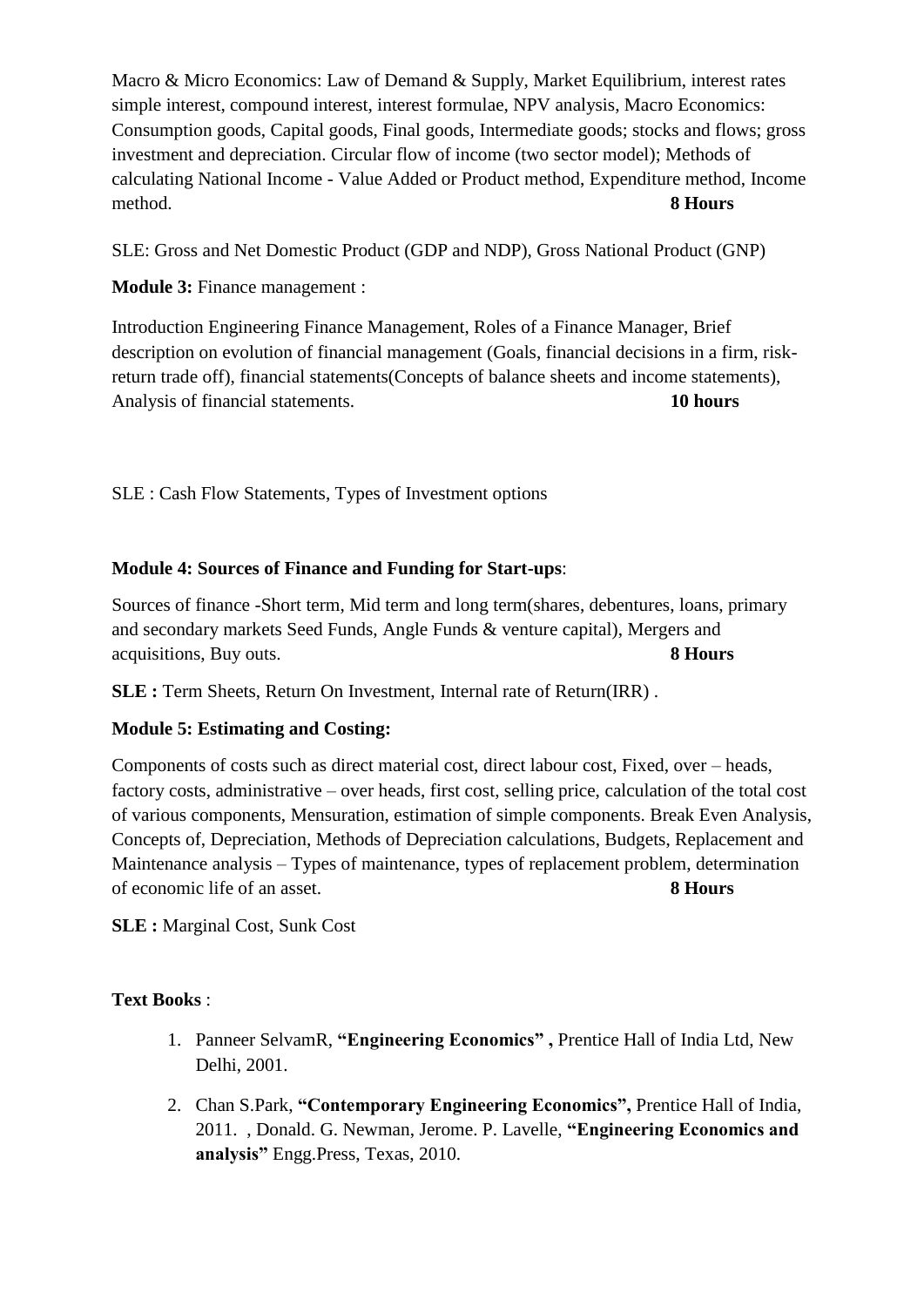- 3. Degarmo, E.P., Sullivan, W G and Canada, J.R **, "Engineering Economy"** , Macmillan, New York, 2011.
- 4. Zahid A khan , **"Engineering Economy",** Engineering Economy, Dorling Kindersley, 2012 .

# **EC6L01 COMMUNICATION NETWORKS LABORATORY (0:0:3) 1.5**

**LAB 1:** Network Administration and Configuration Commands

**LAB 2**: Packet Sniffing and Wireshark

**LAB 3**: Understanding of Application-Layer Protocols using Wireshark

**LAB 4:** Introduction to NS2 and TCL scripting

**LAB 5:** Simulate a three-node point-to-point network with a duplex link between them for the following cases:

- a. One node act as the sender and receiver and the remaining nodes acts as a repeater
- b. One node act as the sender and two nodes acts receiver and data should flow in two different directions
- c. Two nodes acts as sender and one node acts as receiver. Set queue size to 3 and vary the bandwidth (two cases) and count the packets being dropped

NOTE: Use TCP as transport layer protocol and FTP as traffic source for all cases

*Constraint:* In all the above cases, no node or link should be kept inactive at any instant of time

LAB 6: To Simulate and study Stop-And-Wait Protocol

**LAB 7:** Simulate a four-node point-to-point network and connect the link as follows: Apply TCP agent between n0 and n3. Apply relevant applications over TCP and UDP. Change bandwidth and latency (two cases) and determine the number of packets sent by two agents **LAB 8:** Simulate a 6 node Ethernet LAN network Change Error rate and Data rate and compare the throughput.

Note: Have two cases of different data and error rates

**LAB 9**: Understanding the Encoding of Data Packets

**LAB 10:** Simulation of a Wireless network in NS2.

**LAB 11:** NETSIM experiments

# **EC6L02 CMOS VLSI Design Laboratory (0:0:3)1.5**

# **Course outcomes:**

At the completion of this course, students will be able to:

- 1. Use circuit analysis models in analysis of CMOS digital electronics circuits, including logic components and their interconnect.
- 2. Apply CMOS technology-specific layout rules in the placement and routing of transistors and interconnect, and to verify the functionality, timing, power, and parasitic effects.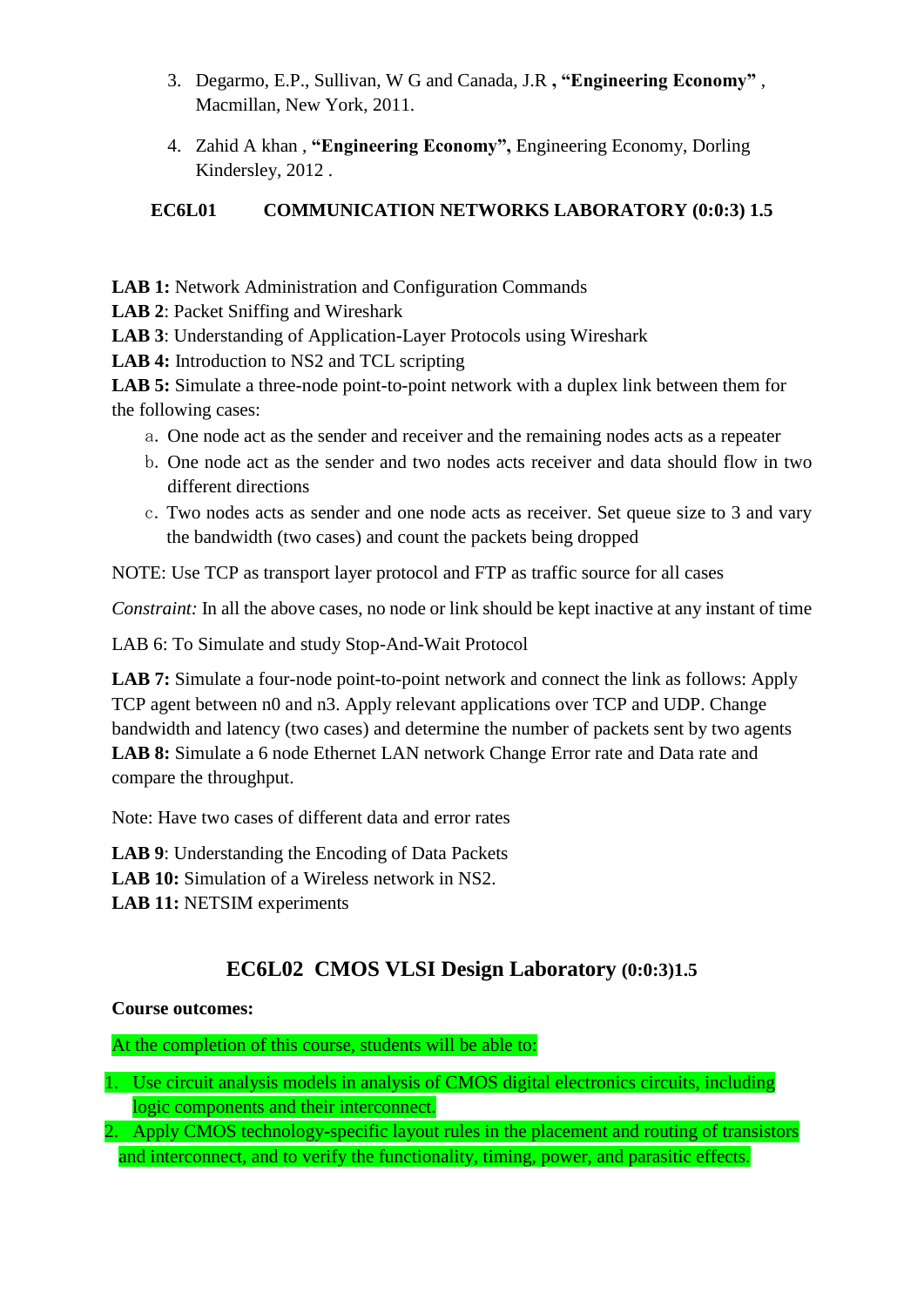**Part A:** ASIC Back end design using Cadence tools up to GDSII file generation for simple counters, state machines, adders (min 8 bit) and multipliers (4 bit min).

- 1. Synthesis, P&R and post P&R simulation of the above designs.
- 2. Critical paths and static timing analysis results to be identified. Identify and verify possible conditions under which the blocks will fail to work correctly.
- 3. Synthesis and Standard cell-based design of circuits simulated for the above designs. Identification of critical paths, power consumption. P&R, power and clock routing, and post P&R simulation. Analysis of results of static timing analysis.

**Part B:** Analog Design using Virtuoso

- 1. Design and simulate CMOS Inverter, Verify the functionality, DC response, Generate the layout, LVS and DRC checking, Parasitic extraction and back annotation.
- 2. Design and Simulate the common source and common drain circuit for the given design parameters, Measure gain, ICMR, and CMRR. Layout generation, LVS and DRC check, parasitic extraction and Back annotation of the circuit designed.
- 3. Design and simulation of a simple 5 transistor differential amplifier. Measure gain, ICMR, and CMRR. Layout generation, LVS and DRC check, parasitic extraction and Back annotation of the circuit designed.
- 4. Design and simulation of a two-stage operational amplifier. Measure gain, ICMR, and CMRR. Layout generation, LVS and DRC check, parasitic extraction and Back annotation of the circuit designed.

#### **BIOINFORMATICS (3:0:0)**

| <b>Sub Code: EC6E101</b> | $CIE: 50\%$ Marks |
|--------------------------|-------------------|
| Hrs./Week: 03            | SEE: 50% Marks    |
| <b>SEE Hrs.: 03</b>      | Max.: 100 Marks   |

#### **Course Outcomes:**

On successful completion of the course the students will be able to:

- 1. Explain the basics of bioinformatics.
- 2. Illustrate role of data warehousing and data mining for bioinformatics.
- 3. Apply various models of bioinformatics.
- 4. Demonstrate how to deploy the pattern matching and visualization techniques in bioinformatics.
- 5. Analyse the Microarray technologies for genome expression.

#### **Module 1: Basics of Bioinformatics:**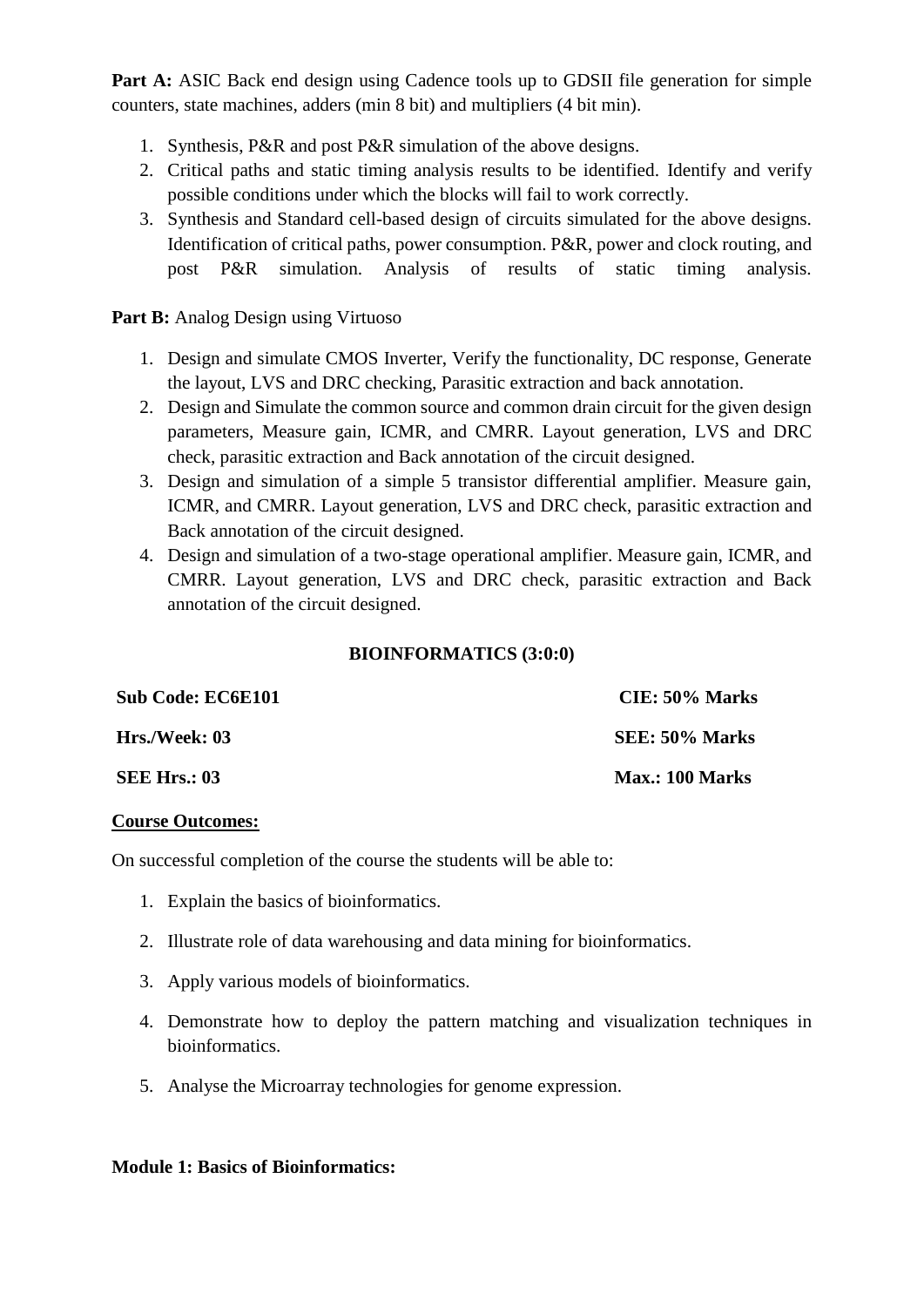Introduction, Need for Bioinformatics Technologies, Overview of Bioinformatics technologies, Structural Bioinformatics, Data format and processing, secondary resources, Applications, Role of Structural Bioinformatics. **8 Hours.**

**SLE:** Biological Data Integration System.

## **Module 2: Data Warehousing and Data Mining in Bioinformatics:**

Bioinformatics data, Transforming Data to Knowledge, Data Warehousing, Data Warehouse Architecture, data quality, sources of errors, Biomedical Data Analysis, Major Nucleotide Sequence Database, Protein Sequence Database and Gene Expression Database, Software Tools for Bioinformatics Research, DNA data analysis, Central Dogma of Molecular Biology, Phylogenetic Analysis, Protein data analysis, Machine learning, Artificial Neural Network, A neuron model, neural network architecture, Applications in bioinformatics. **8 Hours.**

**SLE:** Machine learning for bioinformatics.

## **Module 3: Modeling For Bioinformatics:**

Hidden Markov modelling for biological data analysis, Sequence identification, Sequence classification, multiple alignment generation, Comparative modelling, Protein Comparative modelling, Comparative genomic modelling, Probabilistic modelling, Bayesian networks, Stochastic Context-Free Grammars, Probabilistic Boolean networks, Molecular modelling, Molecular and Related Visualization Applications, Visualization techniques, Molecular Mechanics. **8 Hours.**

**SLE:** Computer programs for molecular modelling.

# **Module 4: Pattern Matching and Visualization:**

Gene regulation, Promoter Organization, motif recognition, strategies for motif detection, Multi-genes Single Species Approach, Single Gene Multi-species Approach, Multi-genes Multi-species Approach, Visualization, Fractal analysis, What Is a Fractal?, Fractal properties, Fractal dimension, Fractal Analysis, Box counting method, DNA walk models, one dimension, two dimension, higher dimension, Chaos Game representation of Biological sequences; DNA Sequences. **8 Hours.**

**SLE:** Chaos Game Representation of Protein Sequences and Structures, Chaos Game Representation of Amino Acid Sequences Based on the Detailed HP Model.

#### **Module 5: Microarray Analysis:**

Microarray technology for genome expression study, schematic flow chart of the cDNA microarray technique, steps involved in a cDNA microarray experiment, image analysis for data extraction, Image preprocessing, segmentation, gridding, spot extraction, Background Correction, Data Normalization, Filtering and Missing Value Estimation, Data Analysis for Pattern Discovery. **8 Hours. 8 Hours.** 

**SLE:** Cluster analysis, examples of clustering algorithms in the study of gene expression data, hierarchical and partitional clustering, Binary Hierarchical Clustering.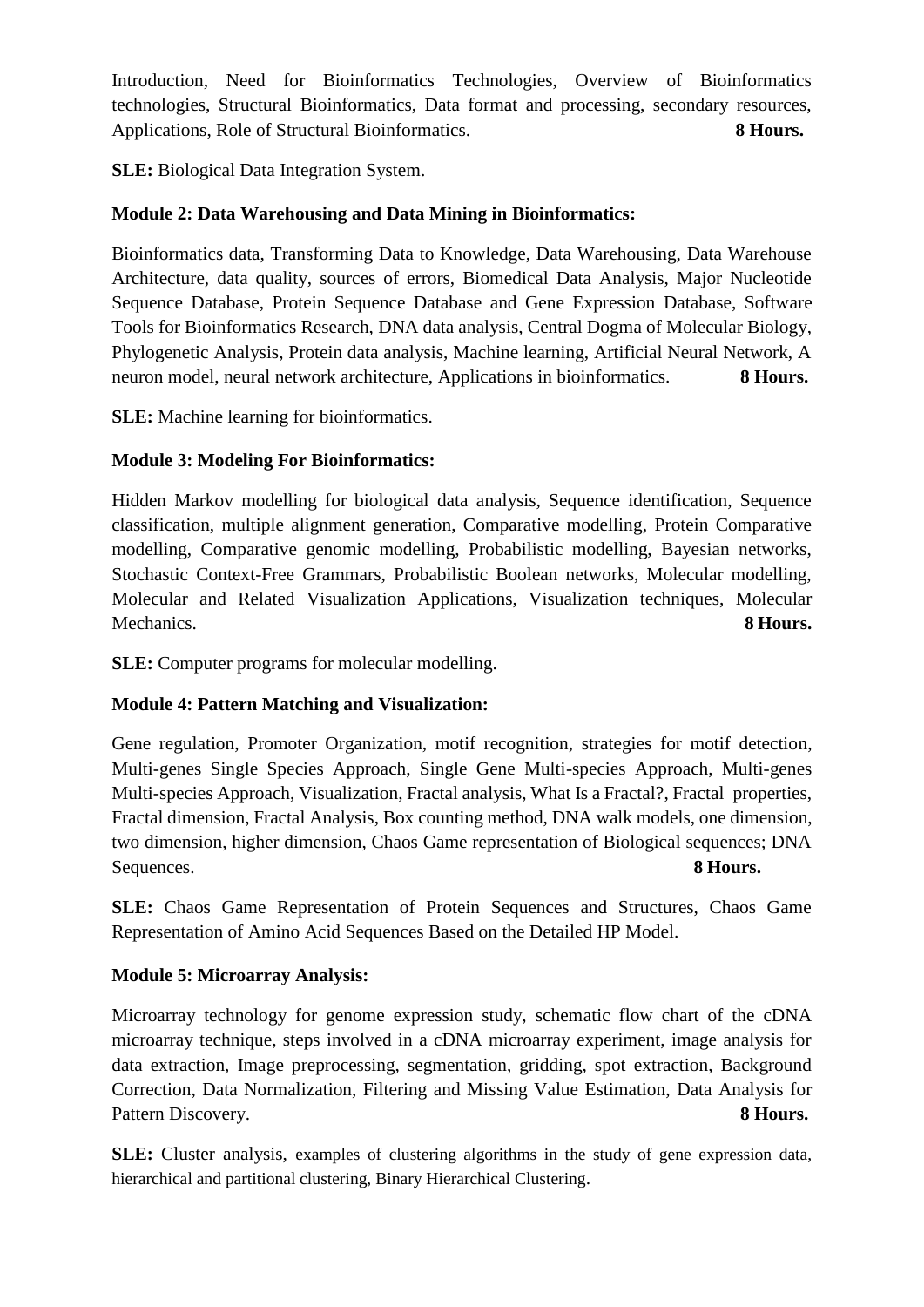#### **Text Book:**

1. Yi-Ping Phoebe Chen (Ed), **"Bio Informatics Technologies",** Springer Verlag, 2005.

#### **References:**

- 1. NPTEL video lectures on "Biology for Engineers and other non-biologists" by G. K. Suraish Kumar and Madhulika Dixit, Dept. of Biotechnology, IITM.
- 2. NPTEL video lectures on "Bioinformatics: Algorithms and Applications" by M. Michael Gromiha, Dept. of Biotechnology, IITM.

#### **DIGITAL IMAGE PROCESSING (3:0:0)**

| CIE: 50% Marks        |
|-----------------------|
| SEE: 50% Marks        |
| <b>Max Marks: 100</b> |
|                       |

**Pre-requisite:** Digital Signal Processing (EC5C01)

#### **Course Outcome:**

On successful completion of the course, the students will be able to

- 1. Understand basic principles of digital images, image data structures, and image processing techniques.
- 2. Understand transform domain of an image and operations in transform domain
- 3. Understand image processing filtering techniques in both the spatial and frequency (Fourier) domains
- 4. Understand the processes involved in enhancement and restoration techniques.

#### **Unit 1: Introduction to Image Processing System:**

Introduction, Image, Sampling, Quantization, Resolution, Classification of Digital Image, Image types, Elements of an image processing system, Applications of Digital Image Processing. **8 Hours. 8 Hours.** 

**SLE:** Image file formats.

#### **Unit 2: 2D Signals and Systems and Image Transforms:**

Introduction, 2D signals, Separable sequence, periodic sequence, 2D systems, classification of 2D systems, 2D construction, 2D Ztransform.

#### **Image Transforms:**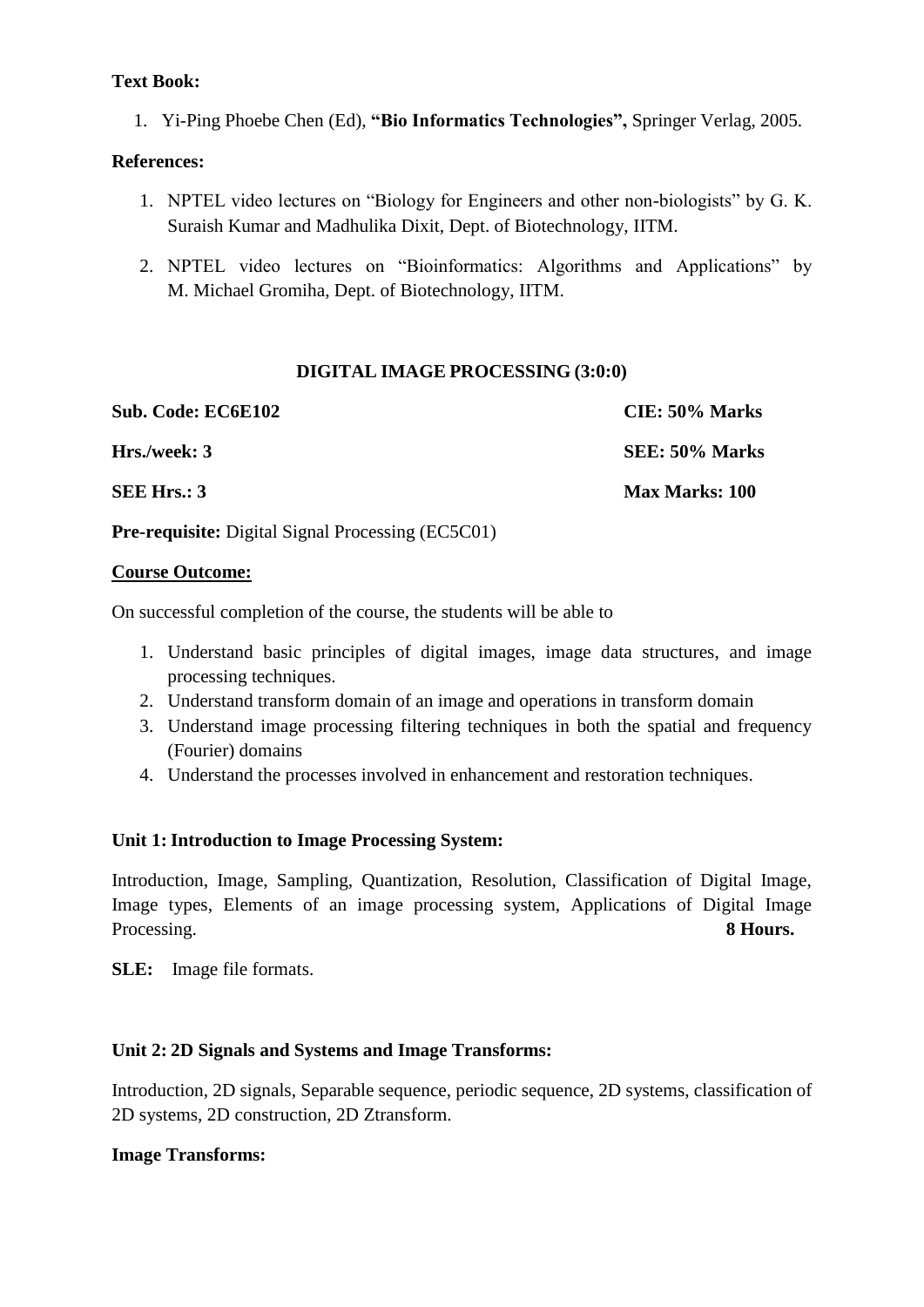Introduction, Need for transform, Image transforms, Fourier Transform, 2D DFT, properties of 2D-DFT, Walsh Transform, Hadamnd transform, Haar Transform, Slant Transform, DCT, K-L transform, Comparison of Different Image Transform. **8 Hours.**

**SLE:** 2D Digital filter , Wavelet transform.

#### **Unit 4: Image Enhancement:**

Introduction, Image Enhancement in spatrate Domain, Enhancement through point operation, Types of point operation. Histogram Manipulation, Linear gray-level transformation, Local or Neighbourhood operation, Median filter, Spatial domain high-pass filtering or image sharpening. Bit-place sliching, image enhancement in the frequency domain, homomorphic filter, Zooming operation, Image arithmetic. **8 Hours.**

**SLE:** Morphological operations.

# **Unit 5: Image Restoration**

Introduction, Image Degradation, Types of image Blur, Classification of image – restoration techniques, image-restoration model, linear image restoration techniques, non-linear imagerestoration techniques. Blind Deconvolution, classification of Blind-deconvotion techniques **8 Hours.**

**SLE:** Image restoration in satellite images

#### **Unit6: Image Denoising**

Image Denoising, classification of noise in image, median filtering, Trained Average filter, Performance Metrics in Image restoration, Applications of Digital Image Restoration **8 Hours.**

**SLE:** Image Denoising in medical images.

#### **Text Book:**

1. 'S. Jayaraman, S. Esakkirajan, T. Veerakumara', **'Digital Image Processing',** Tata McGraw Hill Education Pvt. Ltd., 2009

#### **Reference Book:**

1. 'Gonzalez', .'**Image Processing',** Gatesmark Publishing, 2<sup>nd</sup> Edition, 2009

2. 'Anil K Jain', '**Digital Image Processing',** Prentice Hall, 1998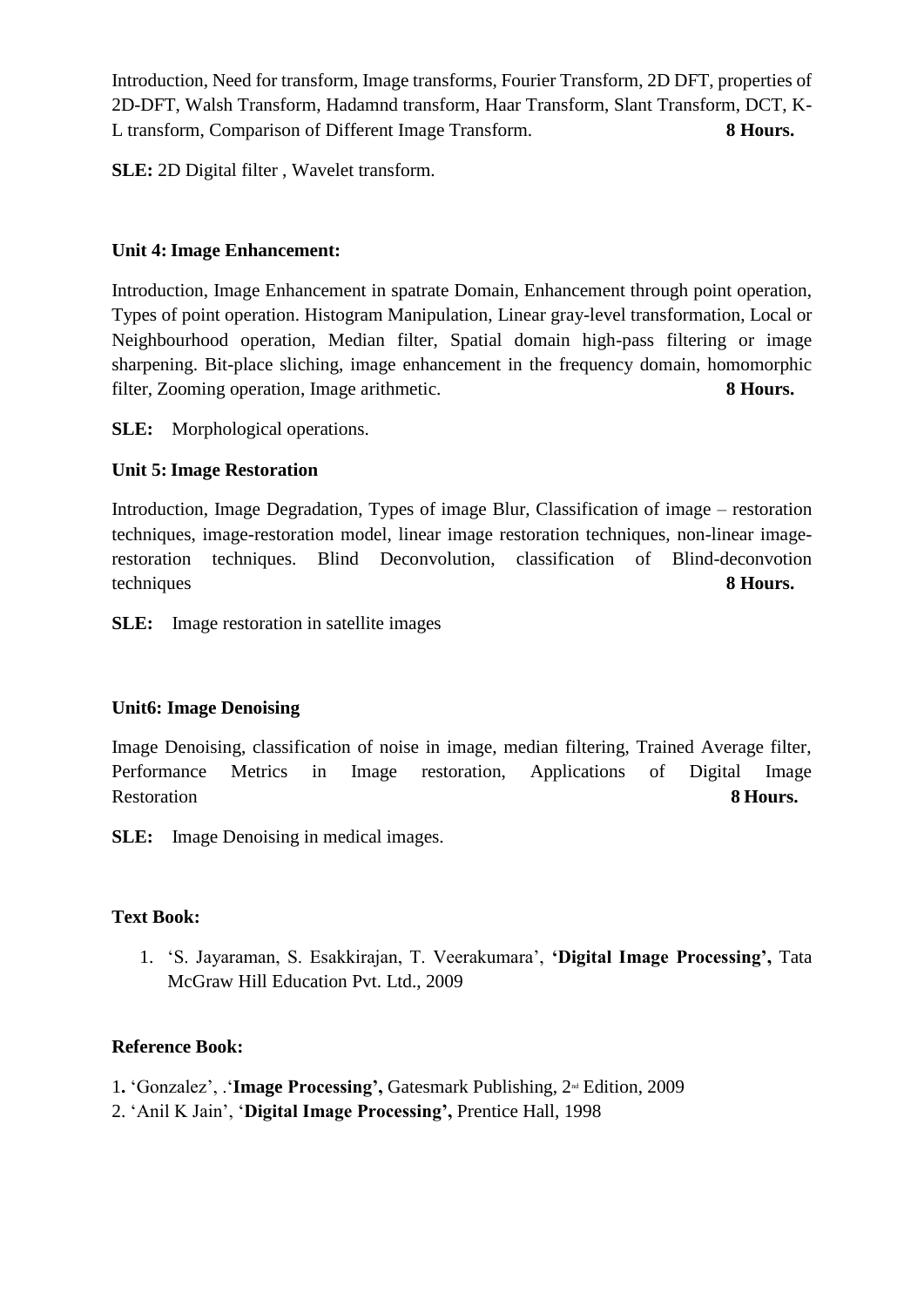# **Sub. Code: EC6E103 CIE: 50% Marks Hrs. /Week: 3 SEE: 50% Marks SEE Hrs: 3 Hrs Max. Marks: 100**

#### **Course Outcome:**

On successful completion of the course, the students will be able to

- 1. Understand fundamental techniques and principles of neural networks.
- 2. Explain and implement perceptron, adaline and madaline networks.
- 3. Understand the basic ideas behind learning algorithms like radial-basis function networks, and SOM.
- 4. Explain and practice various unsupervised neural networks.

**Module 1: Introduction to Neural Networks:** Introduction, ANN, Biological NN, Building block, Terminologies, Mcculloch-pitts Neural Model, Learning rules, Hebb Nets.

#### **8 Hours**

**SLE:** Implementation of activation function.

**Module 2: Perceptron, Adaline and Medaline Networks:** Single Layer Perceptron, Multilayer perceptron, Adaline, Madaline. **8 Hours**

**SLE :** Brain Maker to Improve Hospital Treatment using Adaline.

**Module 3: Feedforward and SOM Networks:** Back propagation Network, Radial Basis Function Networks, Methods used for Determining the Winner, Self Organizing Feature Maps, Learning Vector Quantization, Maxnet, Mexican Hat, Hamming Net. **8 Hours**

**SLE:** Implementation of Single and Multi layer Neural Networks.

**Module 4: Associative Memory and Feedback Networks:** Algorithm for pattern association, Hetro and Auto Associative memory Neural Networks, Bidirectional associative memory.

#### **8 Hours**

**SLE:** Access Control by Face recognition using backpropagation neural networks.

**Module 5: CPN and ART:** Full Counter Propagation Network, Forward only counter propogation network, ART Fundamentals ART 1, Boltzman Machine, simulated annealing.

#### **8 Hours**

**SLE:** Breast Cancer Detection using ART Networks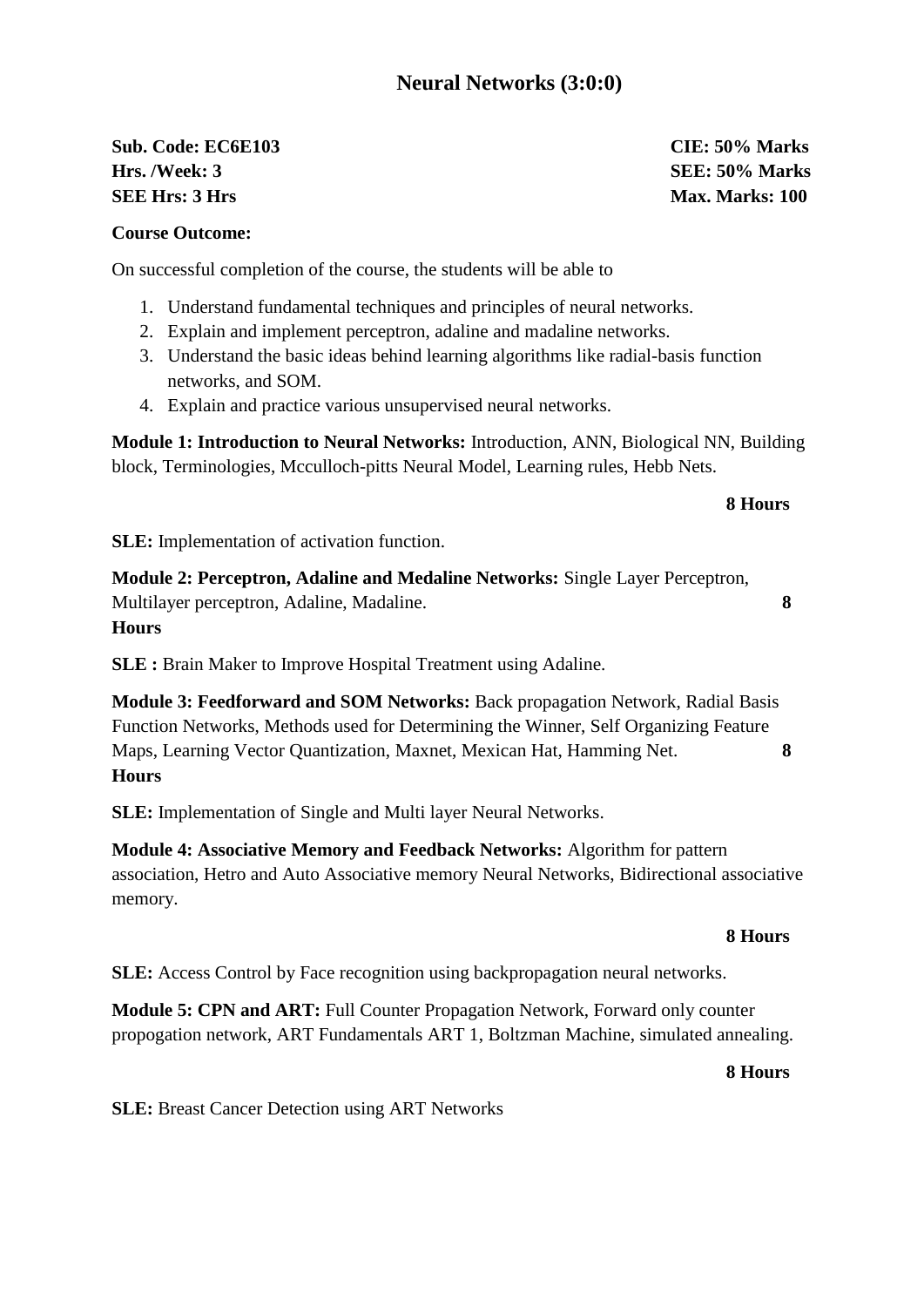**Case Study:** Improving NN using Hyperparameter tuning, Regularization and batch normalization for application to build a deep neural network model to recognize numbers from 0 to 5 in sign language using TensorFlow.

## **Text Book:**

- 1. S N Sivanandam, S Sumathi, S N Deepa, **"Introduction to Neural Networks using**  MATLAB 6.0", Tata McGRAW HILL, 2006.
- 2. KishanMehrotra, C. K. Mohan, Sanjay Ranka, **"Elements of Artificial Neural Networks",** Penram, 1997.

## **Reference:**

- 1. Haykins, **"Neural Networks",** Pearson Edu., 1999.
- 2. [B. Yegnanarayana,](https://www.google.com/search?biw=1280&bih=578&tbm=bks&tbm=bks&q=inauthor:%22B.+YEGNANARAYANA%22&sa=X&ved=0ahUKEwj9wYuQu-rpAhVBeH0KHTopCDEQ9AgISDAD) **"Artificial Neural Networks",** [PHI Learning Pvt. Ltd,](https://www.phindia.com/Books/BookDetail/OTc4LTgxLTIwMy0xMjUzLTE) 2006.
- 3. https://www.analyticsvidhya.com/blog/2018/11/neural-networks-hyperparametertuning-regularization-deeplearning/

## **INTERNET OF THINGS (2:0:2)**

| Sub. Code: EC6E104 | CIE:50%Marks          |
|--------------------|-----------------------|
| Hrs/week: 2        | SEE: 50% Marks        |
| SEE Hrs: 3         | <b>Max Marks: 100</b> |

#### **Course Outcome:**

- 1. Understand building blocks of Internet of Things, challenges.
- 2. Describe various protocols for communication.
- 3. Design and program IoT devices.
- 4. Explore data analytics and security for IoT.

**Module – 1** What is IoT, Genesis of IoT, IoT and Digitization, IoT Impact, Convergence of IT and IoT, IoT Challenges, IoT Network Architecture and Design, Drivers Behind New Network Architectures, Comparing IoT Architectures, A Simplified IoT Architecture, The Core IoT Functional Stack, **6 Hours**

**SLE:** IoT Data Management and Compute Stack.

**Module – 2:** Smart Objects: The "Things" in IoT, Smart Objects, Sensor Networks, Connecting Smart Objects, Communications Criteria, IoT Access Technologies: IEEE 802.15.4, LoRaWAN, NB-IoT and LTE variations, IP as the IoT Network Layer, The Business Case for IP, The need for Optimization, Optimizing IP for IoT. **12 Hours**

**SLE:** IEEE 1901.2a, Profiles and Compliances

**Module 3:** Data and Analytics for IoT, An Introduction to Data Analytics for IoT: Structured Versus Unstructured Data, Data in Motion Versus Data at Rest, IoT Data Analytics Overview, IoT Data Analytics Challenges. Machine Learning: Machine Learning Overview, Supervised Learning, Unsupervised Learning, Neural Networks. **6 hours**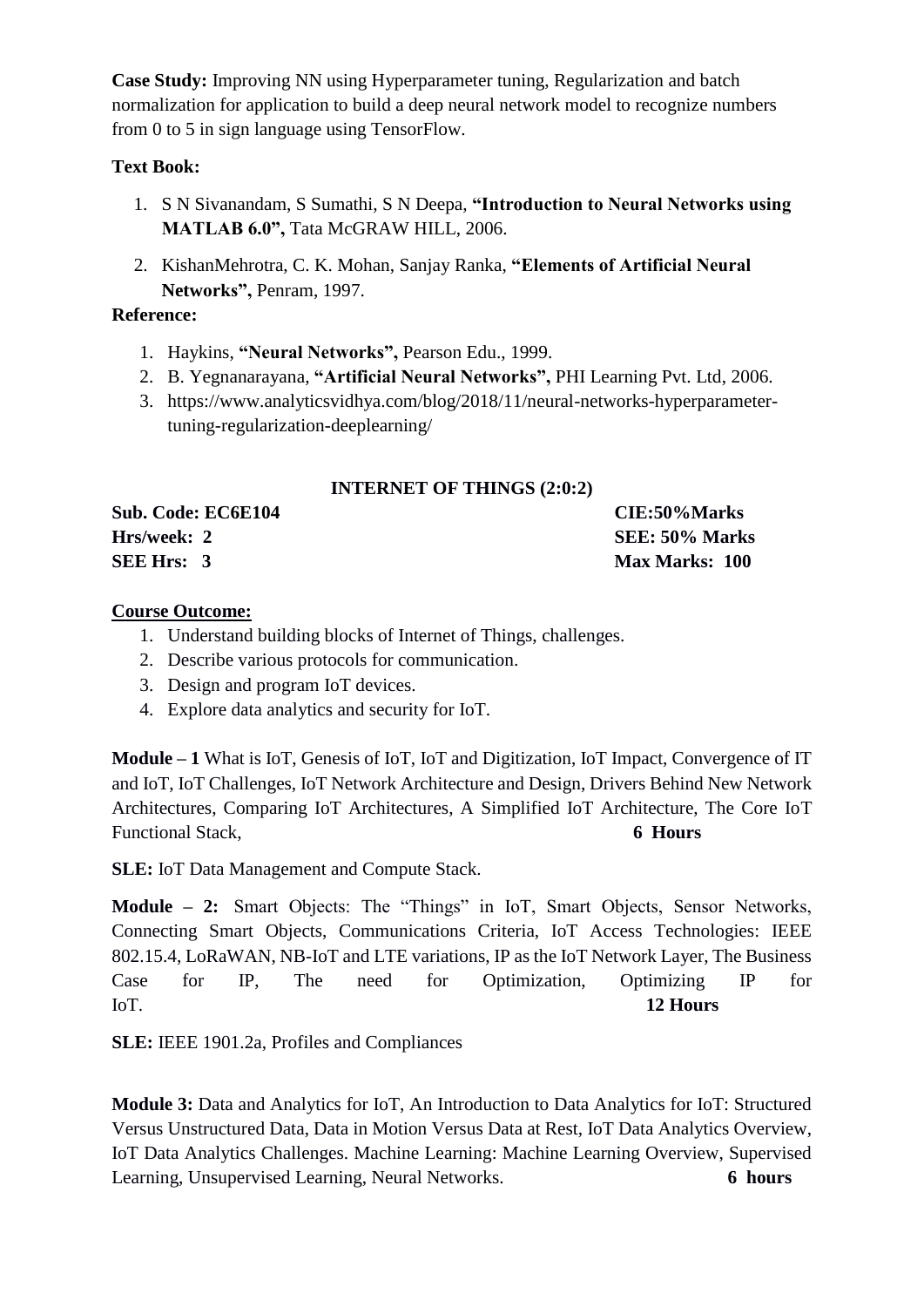**SLE:** Big Data Analytics Tools and Technology.

# **Text Books:**

- 1. David Hanes, Gonzalo Salgueiro, Patrick Grossetete, Robert Barton, Jerome Henry**,"IoT Fundamentals: Networking Technologies, Protocols, and Use Cases**  for the Internet of Things", 1<sup>st</sup> Edition, Pearson Education (Cisco Press Indian Reprint). (ISBN: 978- 9386873743)
- **2.** Srinivasa K G, **"Internet of Things",** CENGAGE Leaning India, 2017.

# **Reference Books:**

- **1.** Vijay Madisetti and ArshdeepBahga, **"Internet of Things (A Hands-on-Approach)",** 1 stEdition, VPT, 2014. (ISBN: 978-8173719547)
- **2.** 2. Raj Kamal, **"Internet of Things: Architecture and Design Principles",** 1st Edition, McGraw Hill Education, 2017. (ISBN: 978-9352605224)**.**
- **3.** Adrian McEwen, "**Designing the Internet of Things**", Wiley Publishers, 2013,
- 4. Daniel Minoli, "**Building the Internet of Things with IPv6 and MIPv6",** Wiley

# **Laboratory**

Installing operating systems to Raspberry pi, interfacing sensor and actuators on RPi, collecting sensors data and uploading to open source cloud, Protocols. SCADA.

**Agenda 8:** Blown up syllabus of 2nd year of UG as per curriculum 2019-20.

• No Change

**Agenda 9:** Blown up syllabus for 1<sup>st</sup> year of UG as per curriculum 2020-24.

• No Change

**Agenda 10:** Scheme & syllabus of all semester of M.Tech courses "Networking and Internet Engineering" as per curriculum 2020-22.

• MOOC Electives and Open Electives are introduced for 3<sup>rd</sup> semester

| <b>III SEMESTER M.Tech</b><br>NETWORKING AND INTERNET ENGINEERING |                        |                              |                |          |          |                |  |  |
|-------------------------------------------------------------------|------------------------|------------------------------|----------------|----------|----------|----------------|--|--|
| Sl.<br>No.                                                        | <b>Subject</b><br>Code | <b>Subject</b>               | L              | T        | P        | <b>Credits</b> |  |  |
| 1                                                                 |                        | <b>MNI3OXX MOOC Elective</b> | 3              | $\Omega$ | $\Omega$ | 3              |  |  |
| $\overline{2}$                                                    | MNI3C01                | <b>Open Elective</b>         | $\overline{2}$ | $\Omega$ | $\Omega$ | $\overline{2}$ |  |  |
| 3                                                                 | MNI3C02                | Seminar/Paper Presentation   | $\Omega$       | $\Omega$ | $\Omega$ |                |  |  |
| 4                                                                 | MNI3C03                | Internship                   | $\Omega$       | $\Omega$ | $\Omega$ | 5              |  |  |
| 5                                                                 | MNI3C04                | Project Phase-I              | $\theta$       | $\Omega$ | $\Omega$ | 8              |  |  |
|                                                                   |                        | <b>Total</b>                 | 5              |          |          | 19             |  |  |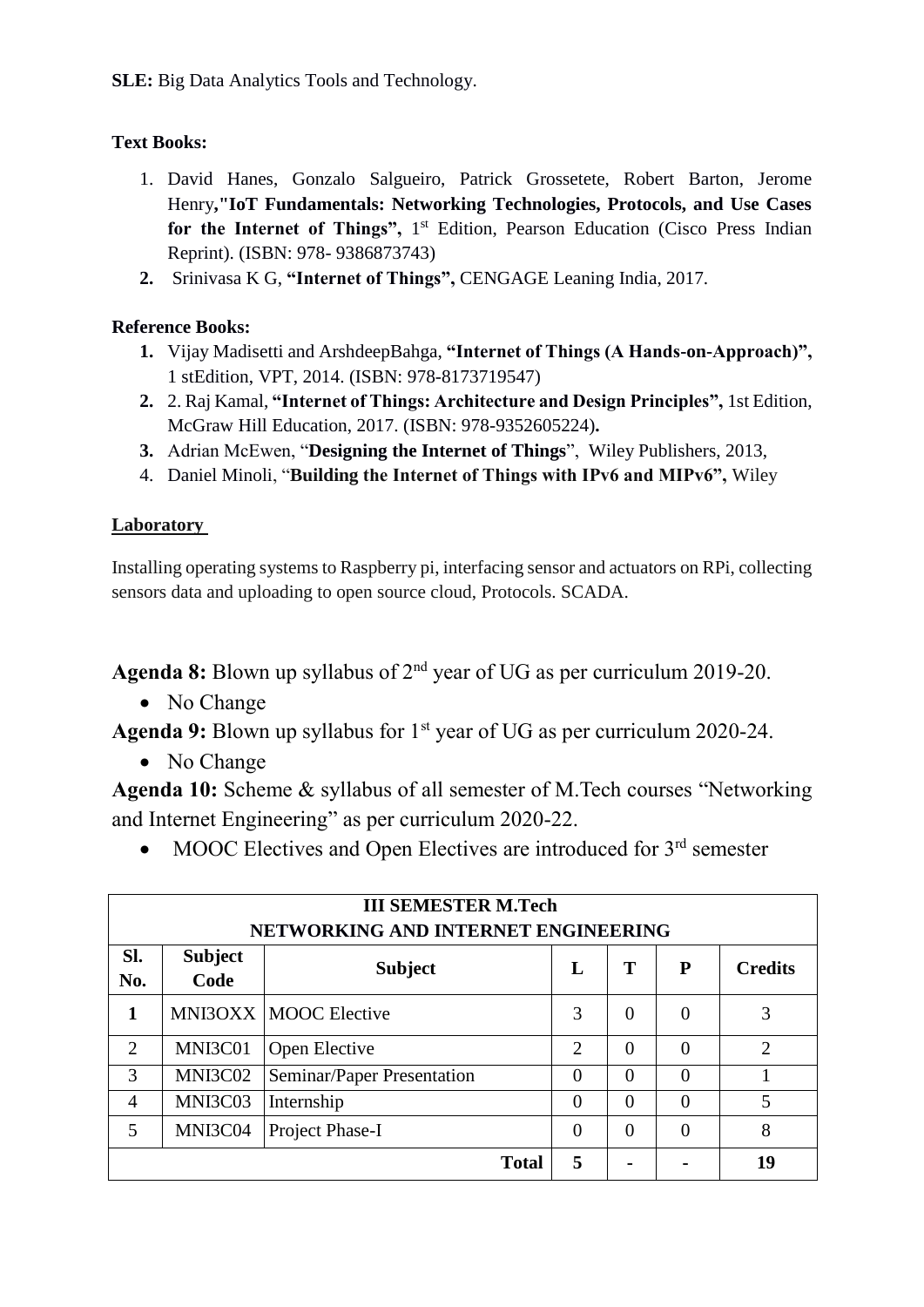# **MoM of BoS Meeting held on 13-08-2020**

## **General:**

- 1. MOOC electives and value added electives will be offered for  $5<sup>th</sup>$  semester.
- 2. Part of Control system will be done in DSP lab.
- 3. CMOS VLSI Design and Embedded Systems LTP structure will be swapped.
- 4. Embedded system laboratory will be replaced with CMOS VLSI Design Laboratory.
- 5. Advanced Communication course title will be changed as Information and coding theory is also included in same course.
- 6. Information and coding theory elective in  $6<sup>th</sup>$  semester will be replaced with new elective Bioinformatics.
- 7. A new MOOC elective VLSI Verification will be introduced in  $5<sup>th</sup>$  semester.

#### **Suggestions form BoS members**

#### **Dr. B Kanmani:**

- 1. Good to have some non-credit courses like Physical activities.
- 2. DSP: One type of Filter design thoroughly and remove Chebyshev filter.
- 3. Control System:
- a. Frame syllabus by referring Gate syllabus and AICTE model.
- b. Focus on Analog and then include Digital.
- c. Include book Control System by Schaum's outline series book.
	- 4. DSP Lab:

. Suggested a experiment like by taking audio signal(Music) apply to filter and then get output.

- 5. Communication and Coding Theory:
	- a. Include CRC codes.
	- b. In Module 1 include Polynomials.
	- c. Reduce topics in module-5
- 6. General:
	- a. Students should take internship during  $1<sup>st</sup>$  and  $2<sup>nd</sup>$  year along with final year.
	- b. Credits for Project need to check as per AICTE guidelines.
	- c. Frame Curriculum so that in CO\_PO mapping PO-4 to PO-11 should also address